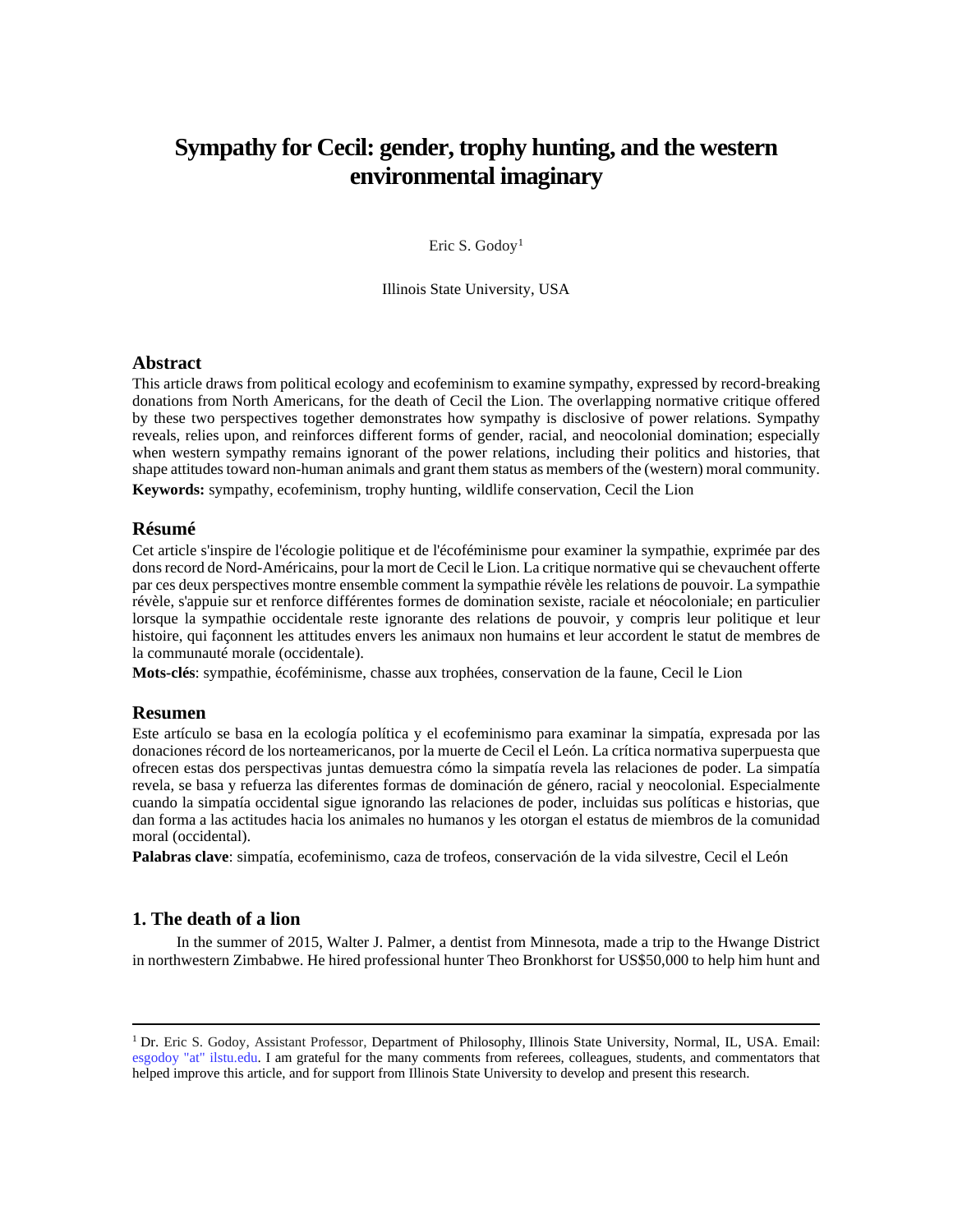kill a lion (Panthera leo) (Loveridge [2](#page-1-0)018: 211).<sup>2</sup> They drove to a legal hunting ground on the edge of the Hwange National Park. Lion-hunting isn't allowed in the park; however, the area immediately surrounding the park is part of their natural range. A number of "safari lodges" are located nearby, though not all of them are for tourists wishing to hunt. Many take sightseeing excursions into the park and shoot only photos. Palmer and Bronkhorst used bait to attract a male lion, a common practice when hunting them, to Antoinette Farm. At approximately 10pm, on July 1, Palmer shot the lion with a bow and arrow wounding him. About eleven hours later, they managed to track down the bleeding animal and kill him (Loveridge 2018; Macdonald, Jacobsen, *et al.* 2016).

The lion was under study by Oxford University's Wildlife Conservation Research Unit (WildCRU) and wore a GPS tracking collar.<sup>[3](#page-1-1)</sup> The hunting party destroyed the collar after collecting the "trophy" (the head and skin). Hunters often destroy tracking collars after illegal hunts, but it's not illegal to kill a lion wearing one; in fact, the collars are extremely difficult to see, especially on male lions with full manes and under the dim lighting condition in which lions are often hunted. Most likely, Bronkhorst or Honest Ndlovu, the owner of the farm where Cecil was shot, destroyed the collar because they didn't secure the proper permits for hunting on Antoinette Farm. Had the permits been acquired there would have been nothing illegal about this event. Professional hunters are often hired by tourists to conduct these hunts; in fact, Bronkhorst founded Bushman Safaris, which specializes in an all-inclusive, archery-only experience.

Yet the death of this lion sparked a firestorm of media attention. The lion was described as something of a local celebrity, and nicknamed Cecil (a name, as many locals noticed, that resembles Cecil John Rhodes, the British founder of the white settler state Rhodesia, now Zimbabwe) (Jenkins 2015). Cecil the Lion was fondly known by guides in the Hwange National Park as a tourist attraction. He was anything but camera shy, so tourists often captured pictures of him (Figure 1). According to one study, editorial media covering Cecil peaked at nearly 12 thousand mentions just two weeks after Palmer shot him (Macdonald and Jacobsen *et al.* 2016: 5). The number of mentions on Facebook, Twitter, and YouTube combined was even larger at over 90 thousand worldwide, but primarily came from North America (Macdonald and Jacobsen *et al.* 2016: 6). Jimmy Kimmel, host of a late-night American talk show, choked up on air when reporting on Cecil's death.<sup>[4](#page-1-2)</sup> His plea for viewers to donate to WildCRU generated 4.4 million visitors that reportedly crashed Oxford's website. Within three months the group netted US\$1.06 million in donations (Macdonald and Jacobsen *et al.* 2016: 10).

WildCRU conducted a study attempting to understand the immense response to Cecil. They called it "the largest reaction in the history of wildlife conservation" (Macdonald and Jacobsen *et al.* 2016: 2). [5](#page-1-3) They even held a 4-day Cecil Summit, calling together a number of minds to think carefully over what such an event meant for the future of lion conservation (as well as the fundraising that powers it) (WildCRU n.d.). Curiously, the killing of other "celebrity animals", such as Ustad the Tiger and Legolas the Cheetah, didn't attract nearly the same amount of attention.<sup>[6](#page-1-4)</sup> Neither did Palmer's prior conviction of a felony charge for killing a black bear in an unauthorized area of Wisconsin, where his bribery attempt resulted in a fine of nearly US\$3,000 and a year of probation (Loveridge 2018: 212); however, these facts were quickly exposed by journalists.<sup>[7](#page-1-5)</sup>

<span id="page-1-0"></span><sup>&</sup>lt;sup>2</sup> The media often reported conflicting details regarding these events. I cite published studies by groups and people who were close to the lions, especially Macdonald, Jacobsen, *et al*. (2016), Loveridge (2018), and Somerville (2016, 2020) whenever possible. However, I say more about the problems with relying on this narrative below.

<span id="page-1-1"></span><sup>&</sup>lt;sup>3</sup> According to WildCRU, the purpose of the study was both lion conservation and "advancing the well-being of human communities living alongside them" (Macdonald and Jacobsen *et al*. 2016: 2).

<span id="page-1-2"></span><sup>4</sup> <https://www.youtube.com/watch?v=saHGvxFAhE0> [accessed 27 July, 2020]

<span id="page-1-3"></span><sup>5</sup> Other notable academic and policy outcomes inspired by Cecil include a conference called "Cecil Summit" (WildCRU n.d.), the CECIL Act to limit the transportation of endangered animals-turned-trophies, and the aforementioned report and book. There was also a children's storybook (Hatkoff, Hatkoff and Hatkoff 2016). An image of Cecil was projected on the side of the Empire State Building in the month following his death (Loveridge 2018: 217).

<span id="page-1-4"></span><sup>&</sup>lt;sup>6</sup> Harambe, the gorilla who grabbed a boy who fell into its cage at the Cincinnati Zoo, was killed on May 28, 2016, not even a year after Cecil. Although this sparked discussion and controversy, it did not see the same type of reaction or amount of coverage. I discuss this event further below.

<span id="page-1-5"></span> $7$  Palmer did not face charges for his crime, though both Bronkhorst and Ndlovu did. Ndlovu faced a US\$400 fine or a year in jail. He was able to post a US\$200 bail after being arrested (Miller 2015).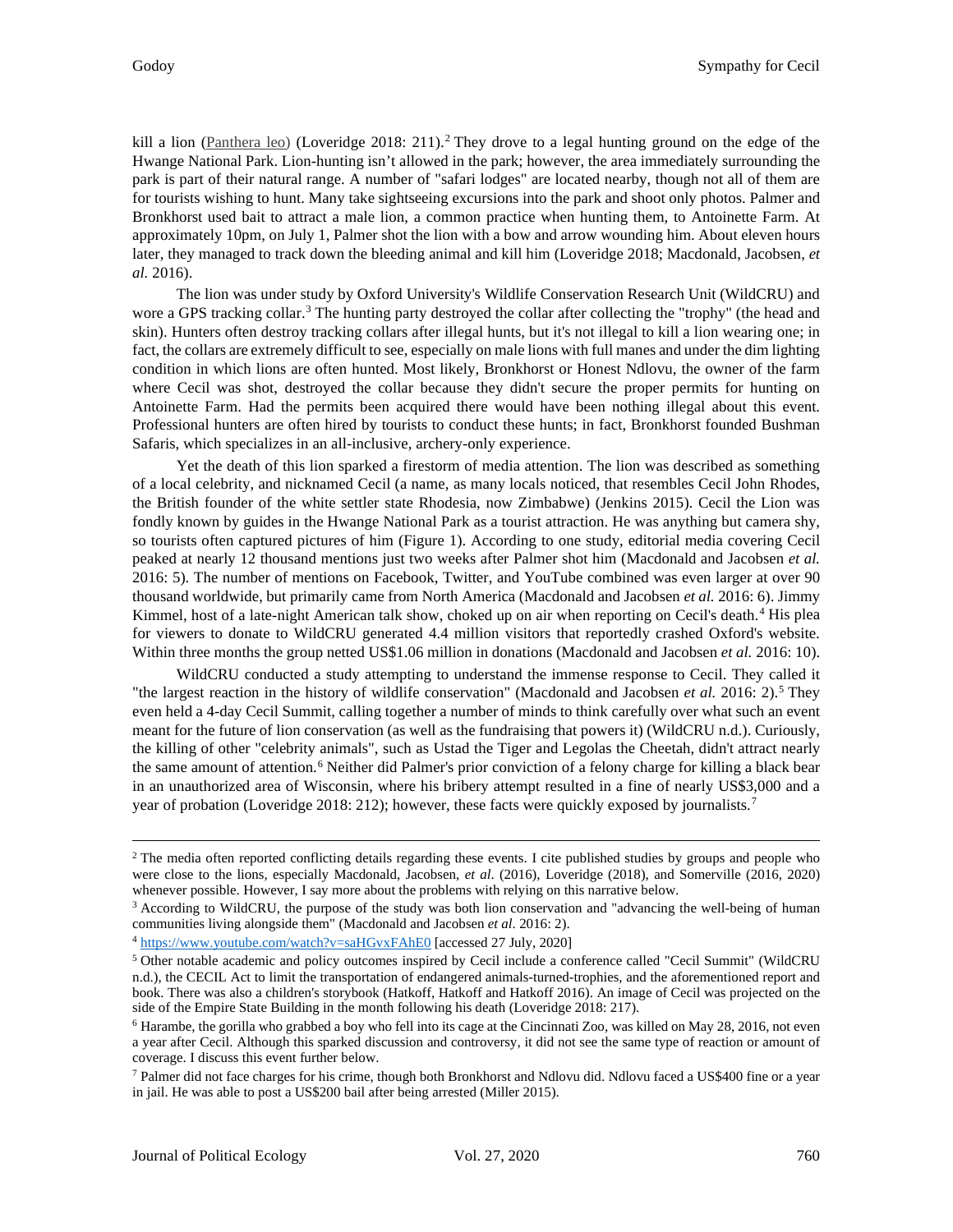The main finding of WildCRU's study was that the Cecil story spread because it elicited anger, especially over the fact that Palmer's intention was to collect a trophy (Macdonald and Jacobsen *et al.* 2016: 8-9). However, trophy hunting is neither illegal nor uncommon. Between 1999 and Cecil's death, 45 collared male lions were shot, 15 of which were shot on Antoinette Farm (Loveridge 201[8](#page-2-0): 202-203).<sup>8</sup> Numerous articles were shared alongside the Cecil coverage showing the link between wildlife conservation and revenue brought in from trophy hunting. The WildCRU study found that popular opinion sides with Kant over Mill (principle over consequence) (Macdonald and Jacobsen *et al.* 2016: 9); that is, many believe it's wrong to kill an animal to collect a trophy even if the revenue from trophy hunts saves more animals (Macdonald and Jacobsen *et al.* 2016). However, this still doesn't explain why Cecil sparked such an uncharacteristic amount of controversy.



Figure 1: Cecil the lion, 2010. Source: By Daughter#3 - Cecil, CC BY-SA 2.0, <https://commons.wikimedia.org/w/index.php?curid=42030099>

In this article, I reject the simple answer that anger was the cause of donations. As animal ethicists have noted, morally salient attitudes toward animals "do not float free, but are situated or embedded within networks of beliefs and practices" (Cooper 2015: 22).<sup>9</sup> A more critical answer then will look to these networks of beliefs and practices to understand how the narrative surrounding Cecil's death was capable of inciting anger, a reaction that was not elicited by the similar deaths of many other lions. A political ecology of sympathy can help identify how emotions of the privileged are activated, drowning out the concern of others, to bolster conservation efforts worldwide (Mitchell 2017). The answer to why Cecil was able to activate these emotions is complicated and exceeds the scope of any one disciplinary approach. In what follows I draw from both ecofeminism and political ecology, which together better capture how western sympathy for Cecil reveals, relies upon, and reinforces different forms of gender, racial, and neocolonial power relations. Both fields are themselves multidisciplinary and concerned with normative critique. By engaging with each other, they offer a more thorough account of how sympathy for Cecil mobilized so much money, and who benefits from such sympathy.

<span id="page-2-0"></span><sup>8</sup> Loveridge (2018) offers a few more interesting numbers: in any given year, male lions have a 26-50% survival rate; the majority of those who do not survive are killed by hunters; and in 2002, permits to hunt 129 lions around Hwange were legally allocated (91).

<span id="page-2-1"></span><sup>9</sup> Cooper is here recounting and elaborating on the well-known work of animal ethicist Mary Midgley.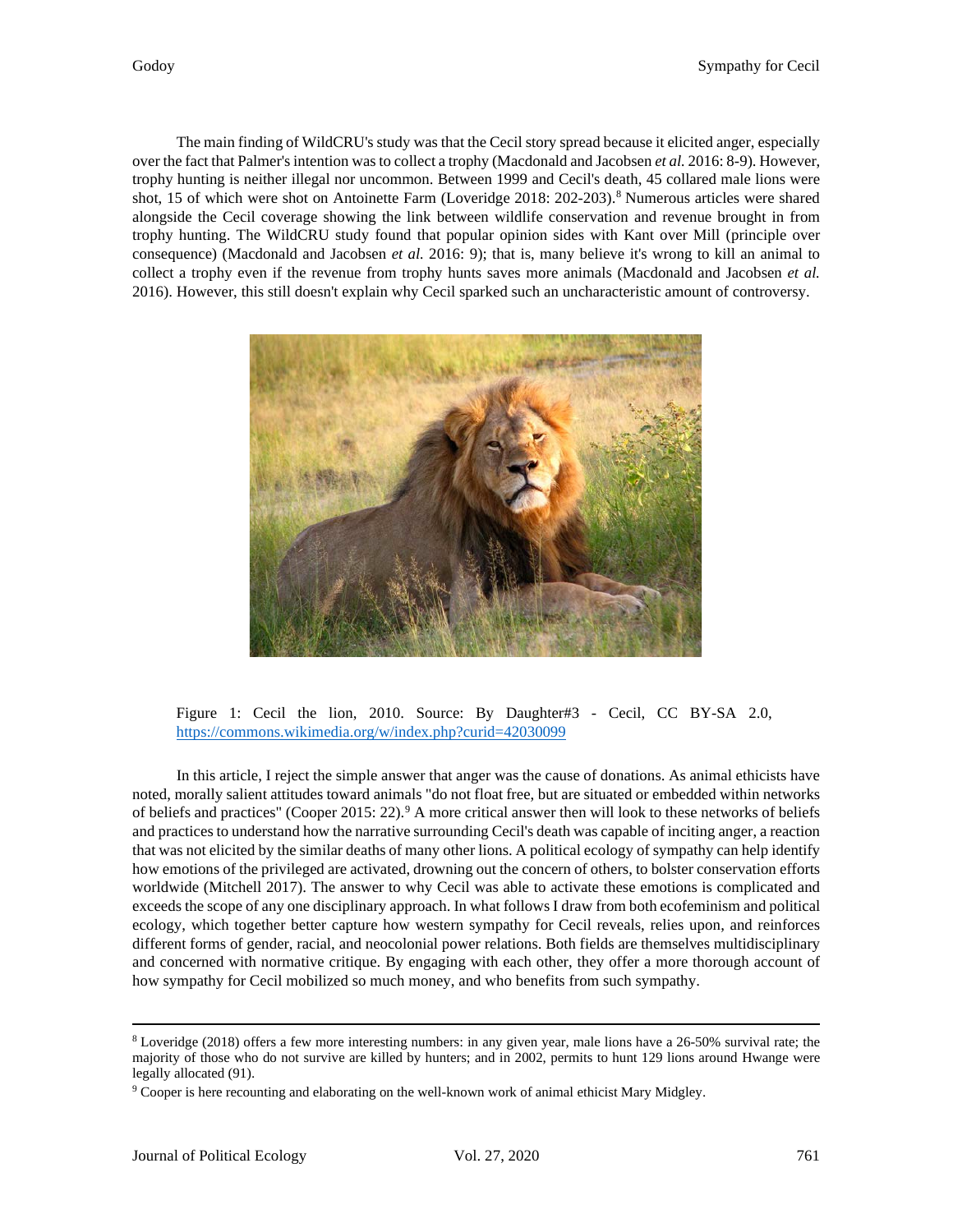In section 2, I draw from ecofeminism to analyze the highly gendered imaginary through which western donors view lions. Few in the west encounter lions outside of zoos or nature documentaries. I consider how the networks of beliefs and practices that shape the way many Americans perceive trophy hunting are saturated with gender norms. I focus on the *Jimmy Kimmel Live* monologue which immediately preceded the highest peak of editorial, social media, and donation activity. Using the concept of the "absent referent" (C.J. Adams 2000) I argue that Kimmel compared Palmer's trophy hunting to an act of sexual violence, which instigated further anger and sympathetic donations. In section 3, I continue this analysis by examining the origin of norms surrounding American sports hunting, which were established in part to define and secure power for western, white masculinity. Ecofeminists have long highlighted a problematic dualism in western thought that reinforces hierarchical power relations by associating the feminine and non-white with the bestial and the natural. The western environmental imaginary is suffused with these hierarchies and norms. They help define who can hunt and why, and in turn what violations of these norms warrant anger. I discuss the development of these attitudes in the linked histories of conservation and colonialism. In section 4, I turn to political ecology to ask who benefits from western sympathy. There is a complicated history in many formerly colonized places where lions roam, including Zimbabwe, regarding the use of wildlife as a renewable resource. I examine how elites shuffled rights to benefit from wildlife among themselves while displacing the burdens of large predators on the already marginalized. Tracing power relations between people here reveals how the western imaginary mobilizes sympathy as a force of domination and environmental injustice by presuming that the burden to preserve global wildlife falls on appropriately sympathetic westerners. I conclude with the claim that western sympathy can fail to benefit either lions or the people whose lives intersect with them. Instead, it often reinforces sexual, racial, and colonial power relations. An ecofeminist analysis and a political ecology of sympathy can together better expose these power relations and help critique them.

### **2. Metaphors of sexual violence**

First, it's important to note that my analysis is centered on western sympathy since this is where most of the donations and sympathetic reactions came from. The story was only later picked up by Zimbabwe news outlets. There, many were shocked to learn that they even *had* a world-famous lion. In this section, I argue that understanding western sympathy for Cecil must account for the role that gender and race play in the Cecil narrative propagated by the media. Importantly, many North Americans do not regularly encounter lions outside of zoos or nature documentaries – two venues that disguise the conflict of interest that exists between such dangerous predator animals and the people who are likely to encounter them. It is important then to consider how the western imaginary grants a gendered and racialized access for both lions and other non-human animals to the western moral community. Concepts from ecofeminist writing help elucidate this access.

Recall that many Americans heard about Cecil from Kimmel's talk show, which immediately preceded the narrative's viral peak. In his monologue, Kimmel rehashed many details of Cecil's death before telling a series of jokes chastising Palmer. Emotion interjects itself into Kimmel's monologue for less than 5 seconds – a quivering voice, a few nervous glances off camera – but the intensity of those 5 seconds is enhanced by gender. The spectacle of a man losing control of his emotions, even briefly as Kimmel did, surely contributed to the spread of his plea for donations. However, ecofeminist Carol Adams' concept of the absent referent (C. J. Adams 2000: 52ff) is especially helpful in unpacking the gendered metaphors on which Kimmel's jokes rely. These metaphors help reveal the problematic lens through which many Americans mischaracterize wildlife conflict and how their sympathy can easily be directed by playing into these gendered assumptions.

Ecofeminism "sees a connection between the exploitation and degradation of the natural world and the subordination and oppression of women" (Mellor 1998: 10). It is worth noting that, since its inception in the mid-1970s, the label "ecofeminism" has been applied to a wide body of theoretical positions, many criticized for their essentialism and other exclusionary assumptions about the identity of their subjects. However, ecofeminism's history is far from monolithic. Recently, scholars have begun reclaiming the value of the field's intersectional approach. They note voices within the field that were critical of many of its more problematic ideas all along, especially its essentialist leanings (Kings 2017; Mallory 2018; Mellor 1998). For Adams, the link between women and nature is not essential, but linguistic. It is found in the metaphors we use to describe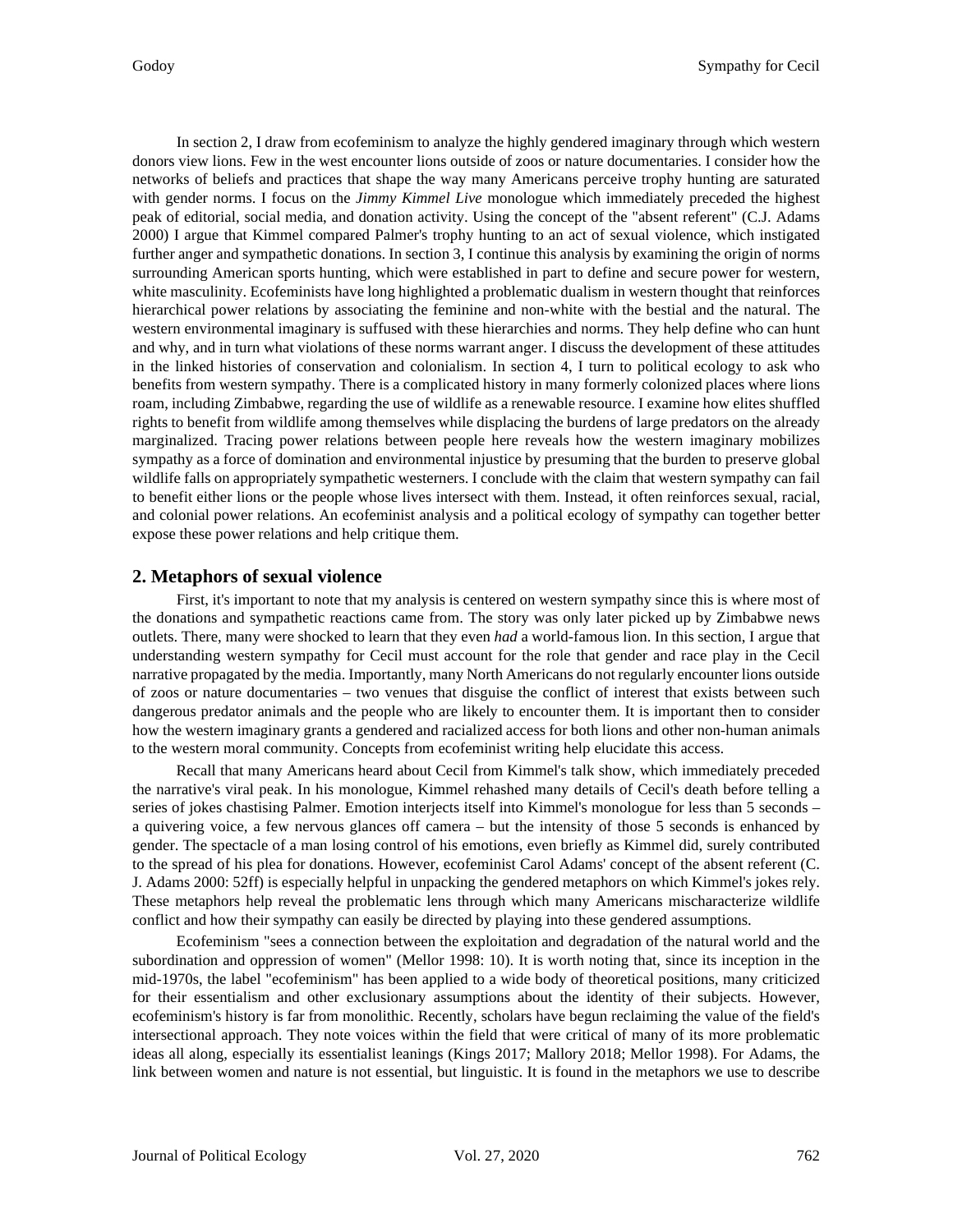violence against non-human animals and women. In English, although not exclusively so, a pig is distinguished from "pork" or "bacon", or a cow from "beef" or "hamburger." Animals are the absent referent in meat eating. Adams claims that violence against non-human animals and women are linked through this same structure of the absent referent:

Just as dead bodies are absent from our language about meat, in descriptions of cultural violence women are also often the absent referent. Rape, in particular, carries such potent imagery that the term is transferred from the literal experience of women and applied metaphorically to other instances of violent devastation, such as the "rape" of the earth in ecological writings of the early 1970s. The experience of women thus becomes a vehicle for describing other oppressions. Women, upon whose bodies actual rape is most often committed, become the absent referent when the language of sexual violence is used metaphorically. These terms recall women's experiences but not women. (C.J. Adams 2000: 53–54)

In other words, violence against nature is often described in terms that recall violence against women; although the reference to women is implicit, they explicitly remain absent. With the concept of the absent referent in mind, let's turn to Kimmel's markedly sexual jokes.

In one joke's setup, Kimmel asks of Palmer: "Is it that difficult for you to get an erection that you need to kill things that are stronger than you?" In the punchline, Kimmel suggests that taking an erectile disfunction medicine is a better choice for Palmer if he wishes to avoid becoming "the most hated man in America who never advertised Jell-O pudding on television" (Jimmy Kimmel Live 2015a). Importantly, the joke ends by comparing Palmer to African American comedian Bill Cosby. American audiences will recognize Cosby as a former spokesperson for Jell-O pudding. He appeared in product commercials for about 25 years. He was later accused by more than fifty women of sexual violence in a pattern of attacks taking place over several decades. In 2018, he was convicted of three counts of aggravated sexual assault and sentenced to serve a prison term of 3-10 years (Pearce 2018).

Invoking Cosby implies that Palmer's hunt was analogous to an act of sexual violence against Cecil. The structure of Kimmel's jokes relies on the audience to make a connection between violence against nature and a sexual assault, a connection in which women are the absent referent. Thus, this comparison elevates Palmer's hunt from just another violent act against non-human nature to a sexual transgression against a beloved, "local favorite" animal. Reporters included more details fitting this trope in their stories: the false reports that Cecil was lured out of his safety zone (many lions are baited and hunted alongside the park and this is a reliable source of income for landholders in the area) and ambushed at night (lions feed at night and this is when they are hunted); that Palmer is a serial offender since he was quickly revealed to be a frequent trophy hunter; and that he settled with a former dental assistant who accused him of sexual harassment (Loveridge 2018: 225). The many news stories, editorials, and social media shares combined false or exaggerated combinations of these details that made the event seem especially egregious: that hunting collared lions is illegal (it's not), that Cecil suffered for as long as 40 hours (it was about 11 hours), and that Cecil was beheaded (this is a normal practice in trophy hunting) (Loveridge 2018: 228). These details fit a familiar narrative of the sexual predator and allow for sympathy for the lion, a dangerous carnivore, when portrayed as a victim of a sexualized crime.

Importantly, these jokes only land for their intended audience if hunting can be understood as a metaphor for sexual performance, as a demonstration of potency. Hunting today is often discussed in gendered and even sexualized terms. One study sampled magazines from an 11-year period in *Traditional Bowhunter* magazine. It revealed a variety of "striking parallels between references to the (hetero)sexualization of non-human animals, women and weapons – as if the three were interchangeable sexual bodies" (Kalof, Fitzgerald and Baralt 2004: 241). For instance, killing is referred to as "scoring", death as "climax", turkeys as "redheads", and so on. The authors refer to this as *hetero*-sexualization since the "[s]exualized representations of women and animals often drew on stereotypical feminine characteristics, heterosexual love affairs, and patriarchal versions of romance" (Kalof, Fitzgerald and Baralt 2004: 242). Even contemporary literature in environmental ethics relies on this linkage. Ecofeminist philosopher Victoria Davion critiques well-known environmental philosopher Holmes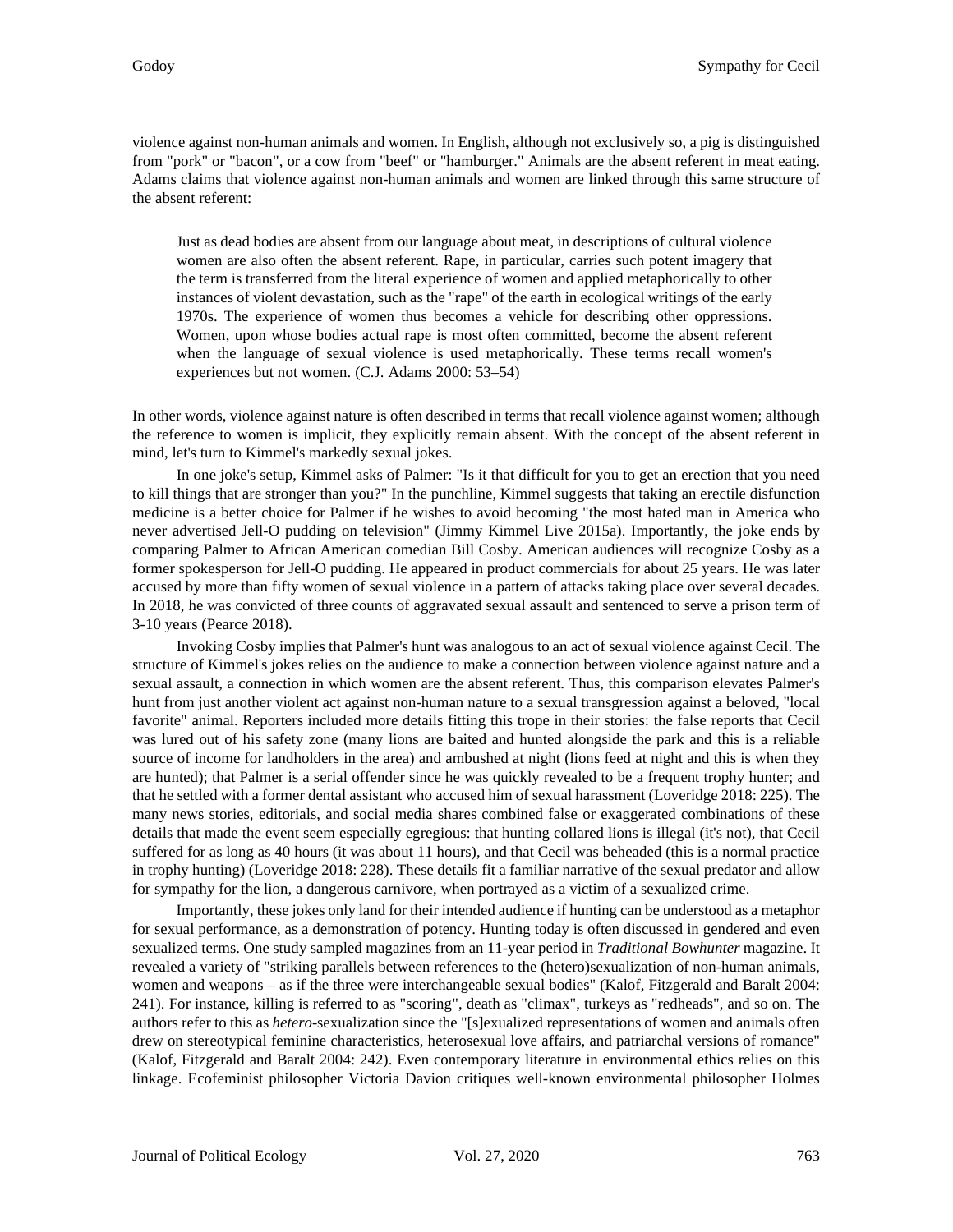Rolston for linking hunting with a natural expression of the sex drive (Davion 2007: 171). Understanding the history of American sports hunting and its linkage to power, especially via patriarchy and colonialism, is key for understanding the success of the Cecil narrative. I dedicate more to this discussion in the next section, but here it is worth continuing to examine how the media relies on the connection between sex and violence.

The media's sexualization of stories involving wild animals is not unprecedented. Western culture is thoroughly suffused with intersecting and mutually reinforcing dualisms of gender, race, and animality. Ecofeminist philosopher Val Plumwood writes about the media's transformation of her story of surviving a saltwater crocodile attack during fieldwork in Northwestern Australia into a tale of a "sadistic rape." Though in her case the symbols are transposed: she was the victim while the croc was the masculinized perpetrator. This transposition reinforces gendered power relations: it implies "the bush is no place for a woman" and that those women who transgress this warning will suffer repercussions (Plumwood 1995). I discuss Plumwood's interpretation of her account in more detail below. Here it's worth noting how metaphors of sexual violence are reliably invoked to tell stories about encounters with wild animals even if the symbols are fluid. The common denominator, we shall see, is how they channel sympathy to reinforce power along lines of gender and race.

Sympathy garnered through the narratives surrounding Cecil's death cannot be understood apart from the western gender norms that are attached to hunting. In the next section, I look at the development of sports hunting as a way of preserving and performing white masculinity. What becomes clear is that Palmer was not chastised merely for trophy hunting, but for his perceived violation of certain hunting norms attached to the performance of masculinity and power. This analysis reveals, in turn, the way in which non-human animals help define the boundaries of humanity, gender, and race. Which types of people and animals are deserving of sympathy? Who belongs in the moral community?

# **3. Hunting, gender, and power**

There is a discernable history in the United States of the intentional linkages of masculinity and sports hunting. Likewise, hunting has historically been a display of power and colonialism in the United States and beyond. These norms guide proper and improper ways to hunt: who can hunt, where, when, and why. While many organizations are explicit about these rules, they probably operate only in the background of popular attitudes toward hunting.<sup>[10](#page-5-0)</sup> In this section, I draw from ecofeminism, animal studies, and political ecology to make clear how these background assumptions help direct sympathy for environmental issues. Sports hunting in the western mind is laden with gendered assumptions about both the hunter and nature. These attitudes reveal how the western imaginary relies upon a gendered nature to define the boundaries of humanity, masculinity, and whiteness.

Ecofeminist Marti Kheel offers an interesting analysis of the complex origins of sports hunting in the United States toward the end of the nineteenth century. It evolved as part of a strategy for preserving white masculinity, which at the time was thought to be under threat. In this period, gender roles had shifted rapidly with the changes brought by urbanization and industrialization. Kheel discusses the rise of what she calls the "Masculine Primitive" man, which developed alongside the compassionate, disciplined "Christian Gentleman" and the self-made "Masculine Achiever" (Kheel 2008: 85). The notion of the Masculine Primitive was both challenged and amplified by Darwin's work. If man was merely an animal, then "at least he could express his 'animal' impulses in a rationally controlled and regulated manner" (Kheel 2008: 85). Hunting was seen as the paradigmatic activity for expressing this type of masculinity in such a manner – one that distinguished upper class, American men from poor southern whites, immigrants, and blacks, as well as from the rest of nature (Kheel 2008: 78-79). U.S. President Theodore Roosevelt was perhaps one of the most visible figures promoting these new ideals within American culture.

While on an unsuccessful big-game hunting trip in Louisiana in 1902, U.S. President Roosevelt's guides became worried about his returning empty-handed, so they tied up an American black bear for him to find and kill. However, the president refused to shoot the tethered bear. This act was memorized in the rise of the teddy bear toy ("The Real Teddy Bear Story" n.d.), popular almost immediately. In sparing the bear, Roosevelt was

<span id="page-5-0"></span><sup>10</sup> For instance, see the Boone and Crocket Club's (n.d.) "Fair Chase Statement."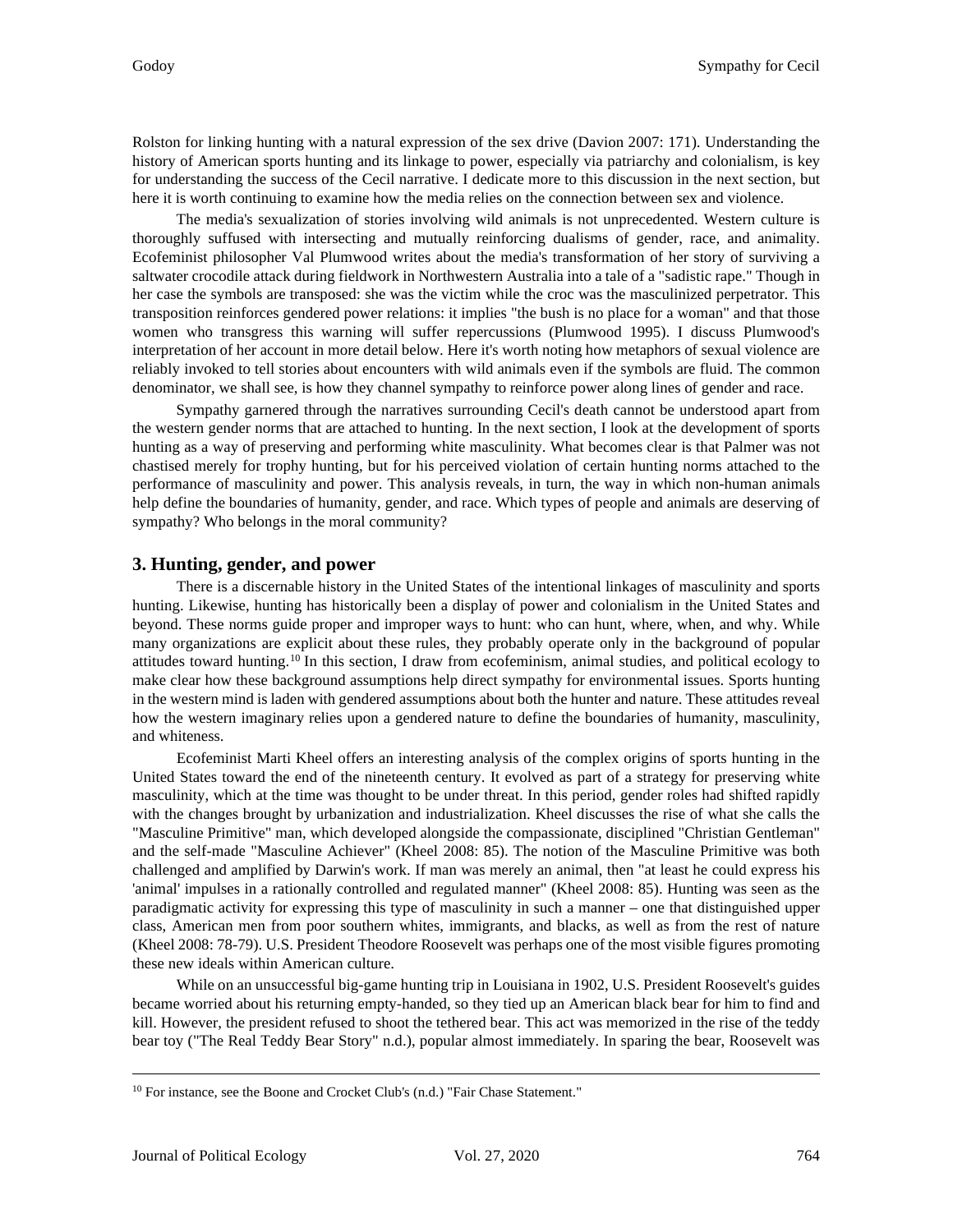demonstrating this new way of hunting as an expression of manliness, one that incorporates self-restraint into sportsmanship (Kheel 2008: 70 and 97n5). Importantly, the Cecil narrative suggests that Palmer failed at this performance. Although across time and culture, strict norms have defined the who, what, how, why, and when of hunting, hunting as a sport in America became a unique way of expressing, and rescuing, a version of masculinity. A number of newly created sports clubs, societies, and journals helped define the rules of this sport although they were quite simple: the hunt must exhibit both mastery of the beast within and without; one hunted for the sport of it and never as a means of subsistence (Kheel 2008: 78-79). Sports hunting was marked as a way of demonstrating class and racial hierarchy, and had traditionally been contrasted with subsistence hunting, which was seen as "haphazard, inefficient, wasteful, and cruel", especially in colonized African territories (W. M. Adams 2004: 31), where Roosevelt spent an entire year on safari.<sup>[11](#page-6-0)</sup> While nature is regulated by inviolable laws, "man" is free and able to transcend his nature: his instinct, appetite, and baser desires. A "true man" demonstrates his masculine virtues by pulling the trigger only at the right time to take the right game. The bigger and more dangerous, the better.<sup>[12](#page-6-1)</sup> Outside the feminizing influences of the city, and away from law and society, men were able to demonstrate their ability to obey the rules of the hunt. And demonstrating mastery over only one kind of animal was not enough. To become a member of Roosevelt's Boone and Crockett Club, one had to kill three types of America's "big game" with a rifle (Kheel 2008: 79). The Boy Scouts, along with many childhood educators, also promoted hunting and encounters with wilderness as appropriate forms of instruction for young boys (Kheel 2008: 87). As more men left farms for work in the city and more women became teachers, young boys faced a perceived threat of "over-feminization" and needed a new manner of instruction which these new organizations provided (Kheel 2008: 70, 84).

The new "sportsman" approach to hunting for which Roosevelt advocated was markedly different from its predecessors for several reasons:

The significance of the change was not merely that moral rules were now attached to the conduct of hunting, but rather that hunting was, for the first time, conceived as an essential activity for the conservation of the country's natural resources, and simultaneously as a morally beneficial activity, especially for men. (Kheel 2008: 71)

These new hunters were often part of the early conservation movement in the United States and crucial to its success. They sought to protect game populations for hunters. Interestingly, North American predators such as coyotes and wolves were not protected since they were "competitors who robbed sportsmen of the opportunities to hunt" (Kheel 2008: 78).<sup>[13](#page-6-2)</sup> The early sportsman-conservationist was more concerned with the influence of commercial hunting, as well as the "pothunting" immigrants, blacks, and poor southern whites. These groups, it was argued, hunted merely for food or for profit. They paid no mind to preserving game or the land required to sustain it (Kheel 2008: 78). In one sense, then, sports hunting became another form of primitive accumulation, or appropriation of the commons (Curtin 2005: 43). It sought to establish stricter limits on who should have

<span id="page-6-0"></span><sup>&</sup>lt;sup>11</sup> "In the early part of the twentieth century hunting expeditions by high-profile 'celebrities' of their day, such as Theodore Roosevelt, served to bring the idea of the safari to international attention. Roosevelt's tour of Africa in 1908 was indicative of a new wave of safari hunters, with the result that by the end of the First World War safaris had become a specialized international business" (Duffy 2010: 84). This attention helped jump-start the safari business, which today brings in over US\$341 million to the South African economy alone (Saayman, van der Merwe and Saayman 2018). 12 The website of the Boone and Crockett Club (n.d.) has detailed rules for scoring trophies. These rules are based on skull,

<span id="page-6-1"></span>horn, or tusk size depending on the animal. Record-keeping encourages competition among members of hunting fraternities. However, size is not always an indication of the threat an animal poses: "A mature lion with a huge skull succumbs to highvelocity bullets with the same limb-entangled tumble as a subadult whose trophy measurements will never find its way into a record book;" rather, trophy size displays wealth since hunting increasingly rare large game and then transporting, processing, and scoring larger carcasses costs more (Loveridge 2018: 213).

<span id="page-6-2"></span><sup>&</sup>lt;sup>13</sup> There is a noticeable dearth of information on the financial impacts of livestock predation in North America and Europe when compared to post-colonial countries (Thirgood, Woodroffe and Rabinowitz 2005: 17-18). Some numbers suggest farmers are compensated more for cattle and sheep lost due to predation in the United States vs. in Laikipia (Frank, Woodroffe, Rosie, and Ogada 2005: 302–3).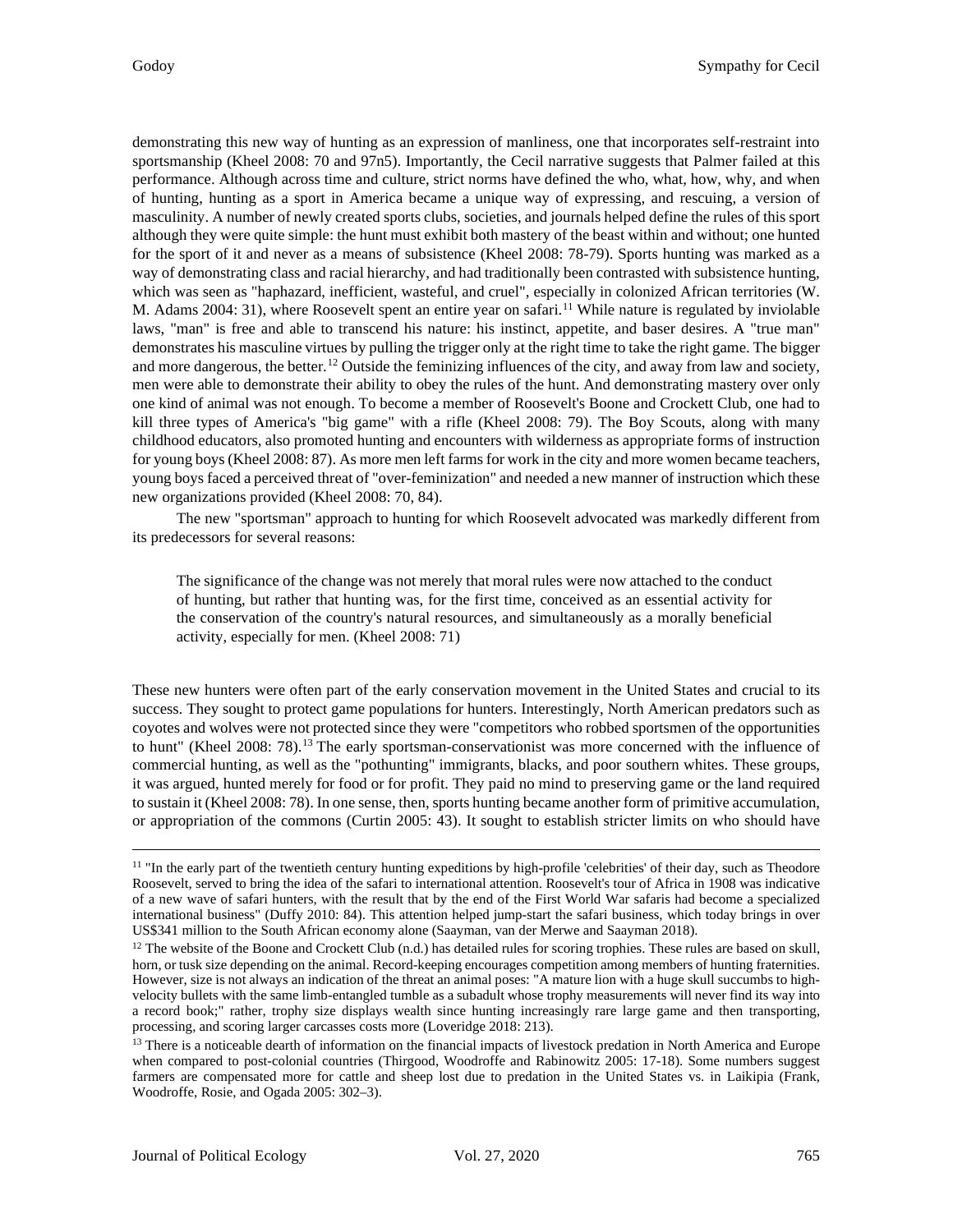access to the resources of hunting. The sport was reserved for the wealthy elite who practiced it in part to display their status, their mastery over both their baser needs and their social inferiors. Hunting in this sense becomes an "expression of power which the ruling race or species exerts over the powerless" (Spiegel 1996: 64) – both animals and those denied access to them in the name of "conservation." Crucial then was the distance between pothunting to secure the food necessary for sustaining life, and sports hunting which demonstrated the elite hunter's transcendence of that necessity. Even Tarzan of the jungle could kill for pleasure instead of just food, an indication of his civilized nature (Curtin 2005: 30). This logic was replicated in colonial Africa where many wealthy hunters would travel to practice their sport as big game became rarer at home. Only white colonizers were trusted with the privilege of hunting. Africans who hunted for food were regarded as destructive, wasteful, and cruel in their choice of primitive weaponry, while Europeans were able to act as guardians of wildlife, precise with their high-tech firearms and pure in their virtuous motives (Somerville 2020: 78).

Whiteness and masculinity – what they are and what they are not – are both defined in part by presumptions about nature, (non-human) animality, and hunting. Plumwood offers an analysis of how this system of mutually reinforcing dualisms works. She draws upon her experience of surviving the crocodile attack to reflect on what she elsewhere calls the "master narrative", a "logic of colonialism" that uses a series of intersectional dualisms through which the master identity appropriates subordinated identities into its own, thereby defining itself in part by negation: the masculine is defined as opposed to feminine, the human is opposed to animal, reason is opposed to passion, etc. (Plumwood 1993). Those identities on the master side draw from each other to devalue the subordinated side of the dualism. This forms what Plumwood calls an interlocking structure or system of identity (Plumwood 1993: 43). In other words, to be male is associated with being the epitome of a rational human, while to be female is to be emotional and lesser. Like Adams' absent referent which operates by relying on an excluded reference, the master identity relies on a "denied dependency on the subordinated other" (Plumwood 1993: 41). She details how this system of binaries runs throughout western culture (from as early as Plato). Western media outlets reproduce these familiar tropes since they are easy for popular audiences to digest. Importantly they often operate subconsciously and can migrate and shift meanings to reinforce power relations between master and subordinated identities. The croc is masculinized to keep women "in their place" while Cecil becomes a helpless victim of misperformed masculinity to rebuke an otherwise ordinary instance of trophy hunting – a practice that has been proven to protect lions and provide benefits to communities who live near them.

Public discourse about the ethical treatment of non-human animals often disguises underlying conflicts about culture and race; for instance, public debates over whether practices such as whale-hunting or dog fighting are seen as culturally significant or barbaric are heavily saturated with assumptions about the conceptual entwinement of race and animality (Kim 2015). Thus, these discussions provide important insights into how the white imaginary understands whiteness alongside non-human animals and people of color. For instance, take the death of Harambe in 2016. Kim (2017) notes that the controversy which surrounded the event cannot be understood without looking at the intersectional role of race and animality. Both the boy who fell into Harambe's gorilla enclosure and his parents were black.<sup>[14](#page-7-0)</sup> When zookeepers shot Harambe to protect the boy, the outpouring of sympathy was primarily directed at the gorilla, accompanied by anger at both the zoo and the boy's parents. [15](#page-7-1) Drawing from animal studies, literature, film, and the field notes of eighteenth-century naturalist-explorers Kim illustrates the connection between animality and blackness as they are invoked to help reinforce what it means to be human and white (Kim 2017). Yet these boundaries are fluid and mobile too. Although gorillas have been associated with the bestial, blackness, and the unpredictably violent in scientific and popular imaginaries, Kim concludes that Harambe's death was only grieveable "because there was someone black(er) [i.e., a black child] on the scene" (Kim 2017: 7). Were the parents white, it's likely that the court of public opinion, and perhaps actual courts, would have deemed the zoo culpable for risking serious harm or

<span id="page-7-0"></span><sup>14</sup> Although his father wasn't present, this was seen as further proof of the black family's fault. Stories even reveal the boy's father had a "criminal history" playing simultaneously on the tropes of black criminality and absentee parenting (Kim 2017: 7).

<span id="page-7-1"></span><sup>&</sup>lt;sup>15</sup> Note a significant threat to wild lion populations comes from people intentionally killing lions who have proved to be a threat to humans or their livestock.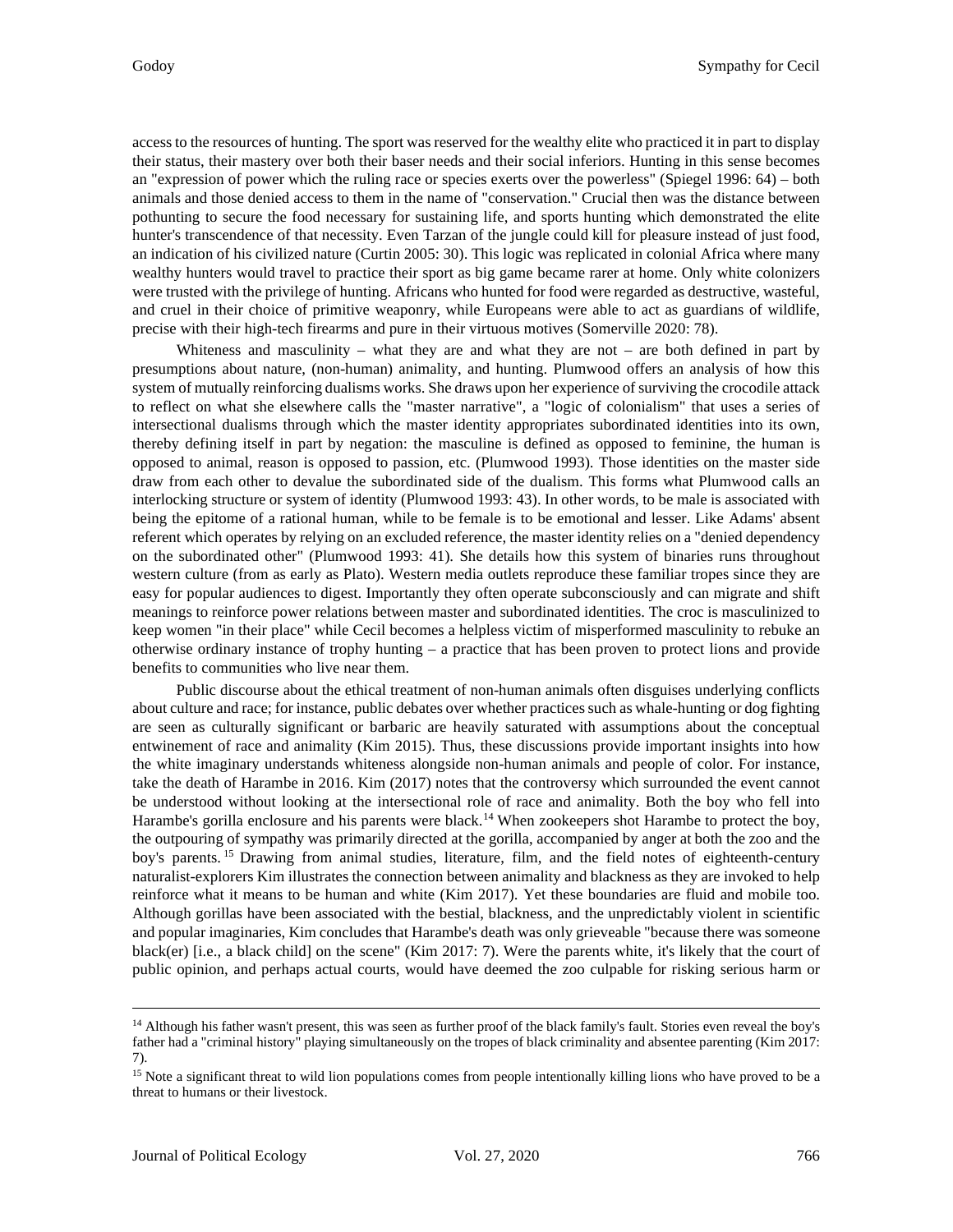death to visiting children (Kim 2017: 7). Adams, Plumwood, and Kim all help reveal that to understand when the otherwise unremarkable death of a non-human animal deserves sympathy and calls for moral indignation, we must look at when and where other norms are violated. It remains an open question whether sympathy for non-humans can operate without a problematic othering.

Indeed, the contrast between sympathy for gorillas or lions over people is underscored if one considers the contemporaneous reporting on racial politics in the United States. Cecil's death quickly instigated a great deal of sympathy, outrage, and action during a time when the Black Lives Matter movement began highlighting a pattern of extrajudicial police killings affecting people of color. Within 24 hours of identifying Cecil's killer, Palmer's felony records were exposed (Craven and Bellware 2015) and a deluge of protesters and angry Yelpers forced him to shutter his dental practice; the clip of Kimmel went viral and donations to the fund netted over US\$150,000 (Jimmy Kimmel Live 2015b). [16](#page-8-0) Within a week, three major airlines (Delta, American, and Continental) announced that they would no longer transport big game trophies (Cummings 2015). By contrast, it took over six months for a judge to rule that there was probable cause to bring charges against Timothy Loehmann, the police officer who shot and killed Tamir Rice, a 12-year-old black boy who was playing in the park with a toy gun, though a grand jury declined to do so (Lester 2015). Sympathy is disclosive of how one views the moral community and what constitutes a violation against its members. The outpouring of anger over Cecil's suffering, all for a trophy, and the donations and other reactions that followed indicate that those who acted felt sympathy for Cecil; they saw his death as grieveable.<sup>[17](#page-8-1)</sup>

Finally, lions and other non-human animals are often viewed and understood through gendered lenses as well. A male lion, the so-called "*king* of all beasts", is a symbol of masculinity, power, and dominance; a symbol of the British empire; and a Christ symbol in Christianity. In this light, Palmer's transgression can be read as an emasculation of a powerful symbol of masculinity through unsportsmanlike behavior. Even scientists reporting on Cecil's life used hyper-masculine, aggressive terms. In his book, *Lion Hearted*, Loveridge (2018) includes a chapter titled "Game of Thrones" (referencing the popular fantasy-novel-turned-TV-series of the same name). In it, he focuses on male lions – their "luxuriant" manes and the number of offspring they sire – with whom Cecil had rivalries, rematches, and "unlikely alliances": "Our research has recorded remarkable stories of alliance, collusion, fratricide, tragedy, and conquest that rival the battles and intrigues of the Starks and Lannisters" (both families from *Game of Thrones*) (Loveridge 2018: 184). In turn, the behavior of female lions in response to new males threatening their cubs is described deploying a number of problematic gender stereotypes:

[Lionesses] will often use all of their feminine guile to bewitch and confuse the new and foolish male…Feigning submission to the new male, a lioness becomes slinky and sinuous, oozing charm and sex appeal, tail curling snakelike across the male's head and shoulders as she entices him to follow her. By mating with him, she distracts him and allows the other lioness to escape with the pride's cubs, including her own. By intoxicating him with feline charm, she wins time for her children. (Loveridge 2018: 36-37)

The lioness is a witch, temptress, and good mother all at once. Meanwhile, a young "dynamite coalition" of males move in to "dethrone" an old male ("live by the sword, die by the sword") (Loveridge 2018: 188). All this is reported while Loveridge marvels at the complex social lives of lions.<sup>[18](#page-8-2)</sup> While it may be the case that

<span id="page-8-0"></span><sup>&</sup>lt;sup>16</sup> Indeed, Yelp was forced to update its comment policy because of this event. Nearly 4 years after the event, a message still warns people that the business made the news recently, which may affect its rating ("Walter J Palmer, DDS - Minneapolis, MN" n.d.).

<span id="page-8-1"></span><sup>&</sup>lt;sup>17</sup> I don't mean to diminish the organizing and action that followed Rice's death, or the many other police killings that Black Lives Matter has highlighted. It was not for lack of sympathy that Rice's killer walked free. We must also ask how structural forces inhibit or amplify the translation of sympathy into effective change.

<span id="page-8-2"></span><sup>&</sup>lt;sup>18</sup> I don't mean to suggest anywhere in this article that animals are not capable of complex inner lives. Rather, I want to ask the question, who has the authority to access and represent these inner lives and what broader power relations are reinforced by this presumed access?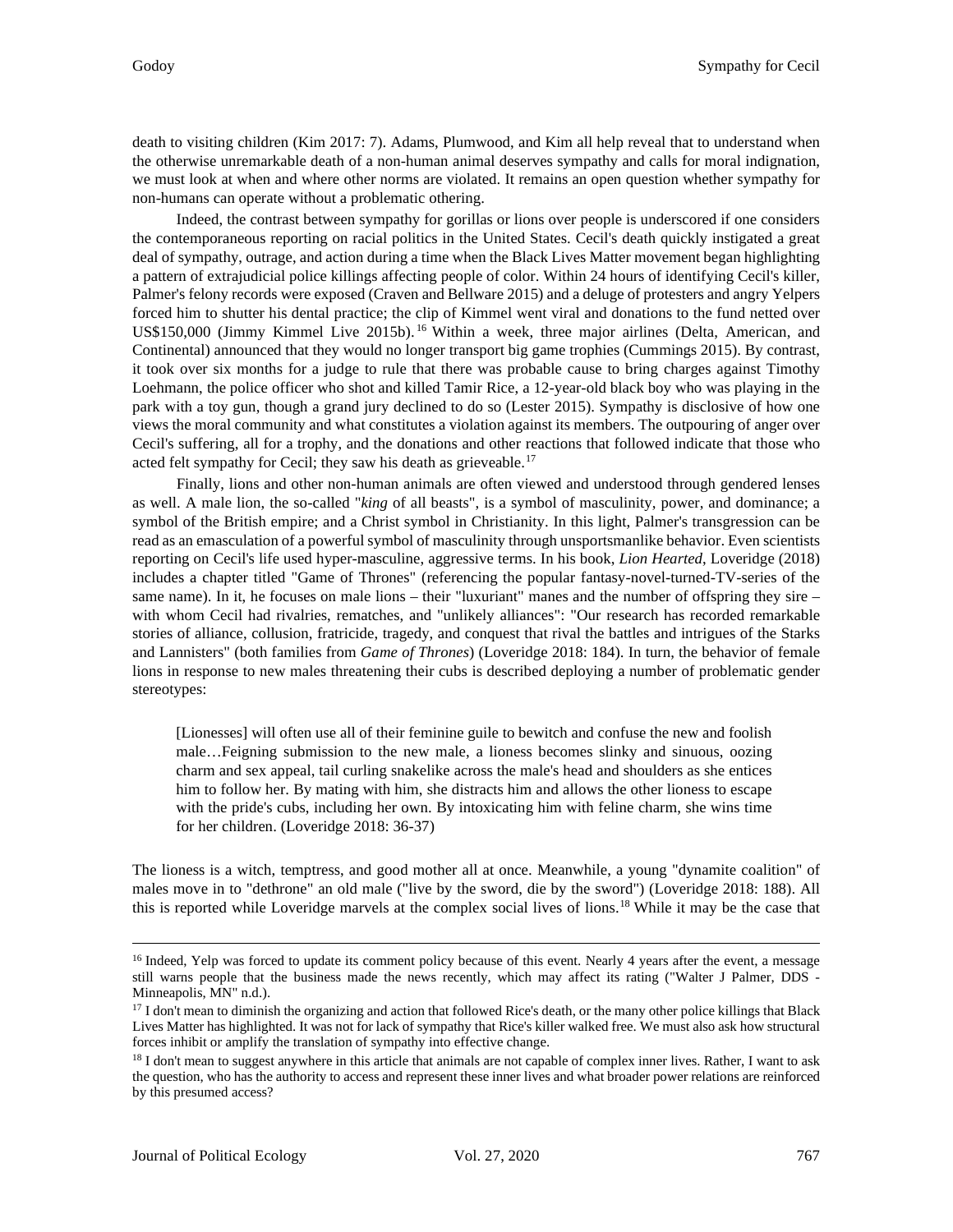understanding male lions and their conflicts is crucial to conserving the animals, it is worth noting that women, along with black and African researchers, are underrepresented authors in publications about lions (Bauer *et al.* 2019). Access to the complex social dynamics of lions is granted mostly through a male, white, foreign expertise. This gendering is crucial in shaping the western imaginary which has very little access to lions except through the narratives of such experts, reflected in zoos, documentaries, and books for popular audiences.

I have suggested that in order to understand the unprecedented outpouring of sympathy from western donors to what is otherwise an unnoteworthy trophy hunt, the gendered dimensions of the Cecil narrative are important. Palmer's actions are decried (at least publicly) not only as a violation of the moral integrity of the animal, but also of the norms of western, white, hetero masculinity. He emasculated the lion to collect a trophy, a counterfeit token of manhood he didn't properly earn.[19](#page-9-0) Ecofeminism offers this additional layer of analysis for understanding western sympathy. It reveals how sympathy relies upon a problematic dualism of hierarchy and power: the independent masculine subject is defined through contrast with the subordinated, objectified, and feminized other (Plumwood 1993). In the next section, I discuss how the western imaginary operates by subordinating or leaving absent the experiences of people who live in areas that lions inhabit. The legacy of colonialism and its power relations is here a background structure worth considering alongside gender. Together they offer a better understanding of how the Cecil narrative was able to generate so much support.

### **4. A political ecology of sympathy**

So far, I have pressed the question, why did Cecil garner so much sympathy? Rejecting WildCRU's answer – anger – as too simple, I examined the background structures that enabled this sympathy. I suggested they rely on a western imaginary suffused with normative assumptions about race, gender, and non-human nature. In this section, I argue that a political ecology of sympathy will help trace these power relations on the ground – how western sympathy affects the people whose lives and livelihood intersect with wildlife management policies of lions and other animals. Political ecology understands environmental conflict as a symptom of wider political struggles rather than as merely ecological. Using political ecology as an analytic framework involves "identifying broader systems rather than blaming proximate and local forces… viewing ecological systems as power-laden rather than politically inert; and… taking an explicitly normative approach rather than one that claims the objectivity of disinterest" (Robbins 2012: 13). The systemic and normative focus on power relations make it easily compatible with an ecofeminist analysis. Environmental conflict today is often part of a wider history of neocolonialism and neoliberalism, though it manifests locally in unique and multifaceted ways. Political ecology is best situated to incorporate local experiences and empirical research in critique of the problematic imaginaries that shape western environmental attitudes. In short, a political ecology of sympathy asks, who benefits from sympathy for Cecil? A question intimately connected to that which I've pressed so far: *why* Cecil?

First, take a moment to consider why sympathy for a lion's death might be strange. After all, lions are large predators and any human should take care when considering such animals. Lions routinely kill people, perhaps increasingly so in recent decades (Penteriani *et al.* 2016); however, the numbers are inconsistent. According to one study conducted by the Royal Swedish Academy of Sciences, 552 humans were killed by lions in the  $20<sup>th</sup>$  $20<sup>th</sup>$  century (Löe and Röskaft 2004: 284).<sup>20</sup> Another study suggests that between 1990 and 2005, 563 Tanzanians alone were killed by lions, with 308 more injured (Packer *et al.* 2005)*.* "Lions pull people out of bed, attack nursing mothers, and catch children playing outside. Most rural houses have thatched roofs and many have thatched walls, so lions can force their way inside, and toilets are outside" (Packer *et al.* 2005: 927). Lions are considered pests in many parts of the world. In addition to killing humans they also kill livestock and pose a threat to the livelihood of ranchers.<sup>[21](#page-9-2)</sup>

<span id="page-9-0"></span><sup>&</sup>lt;sup>19</sup> Note that Kimmel also invoked patriotism: "Make a donation... At the very least, maybe we can show the world that not all Americans are like this jackhole [Palmer] here" (Jimmy Kimmel Live 2015a). As noted above, the connection between conservation and nation is another important theme, however I do not have room to explore it more extensively here.

<span id="page-9-1"></span><sup>&</sup>lt;sup>20</sup> The authors suggest this is an under-estimation due to poor record keeping.

<span id="page-9-2"></span> $21$  The Dutch began introducing game laws in the Cape in 1657, and within several decades they classified lions as vermin while protecting other animals (W.M. Adams 2004: 22).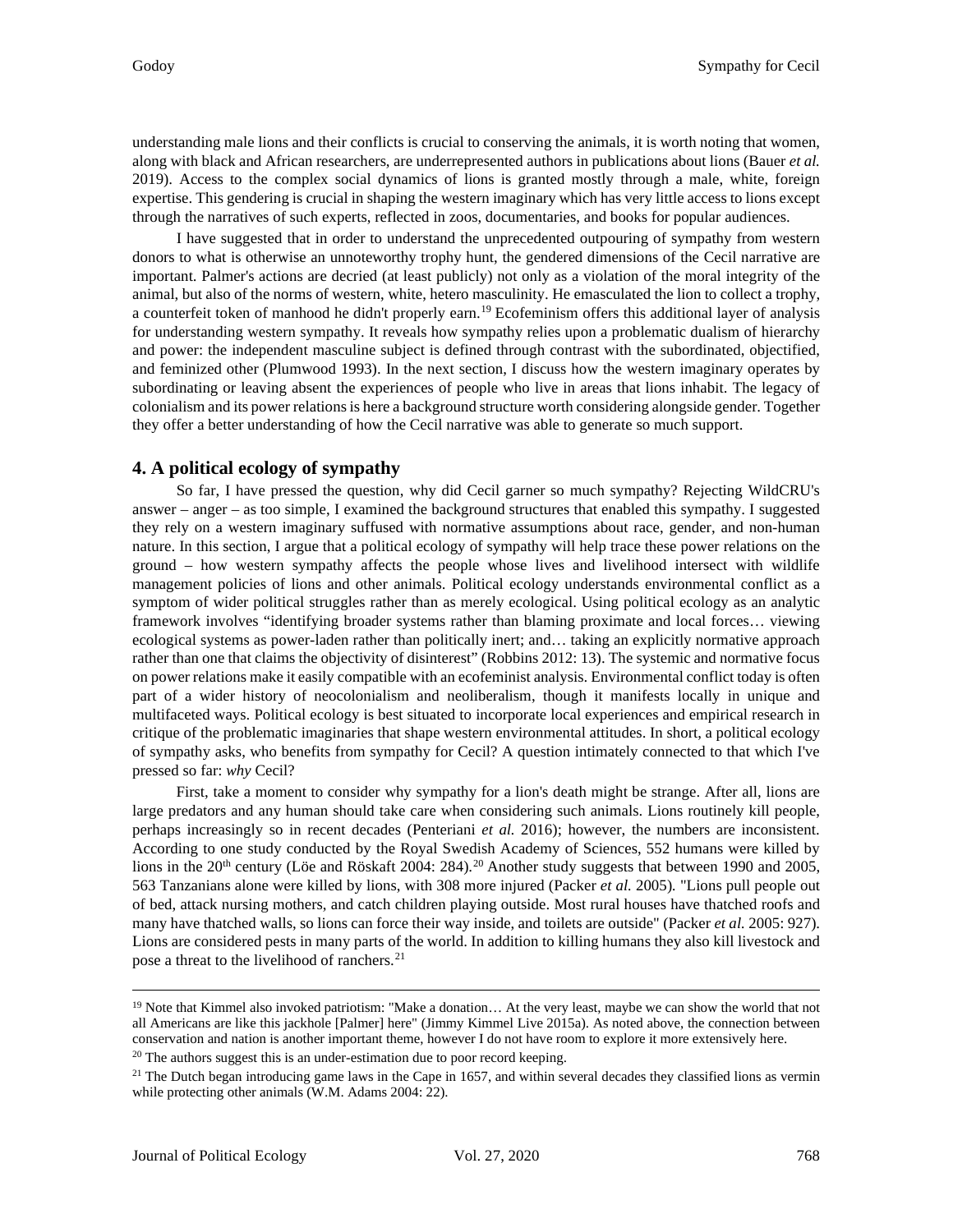In a *New York Times* op-ed, Zimbabwean-born Goodwill Nzo (2015), a then-doctoral student at Wake Forest University, reflected on the response to Cecil's death, calling it "the starkest cultural contradiction I'd experienced during my five years studying in the United States." He recounts how his home has been "terrorized" by lions, how his uncle lost a leg in a lion attack, and how a 14-year-old neighbor was killed by a lion while sleeping in the fields to prevent hippos, buffalo, and elephants (all large animals that routinely kill humans) from trampling crops. His observations echo those of Kim's (2017) concerning sympathy, race and the reaction to Harambe's death: "We Zimbabweans", he writes, "are left shaking our heads, wondering why Americans care more about African animals than about African people." He goes on: "please, don't offer me condolences about Cecil unless you're also willing to offer me condolences for villagers killed or left hungry by his brethren, by political violence, or by hunger" (Nzo 2015). Many within Zimbabwe heard of both Cecil and his death only through stories run in western media outlets. Local reports shared Nzo's concerns about western focus on lions over people (Somerville 2017). Even still, Nzo represents but one of many complicated attitudes toward lions held by Zimbabweans. For instance, some stand to benefit economically from the presence of lions while others view them as pests which threaten lives or livelihood. Sympathy is disclosive of these divides between those who think protecting lions is worth the cost and those who do not.

A complicated history of this divide exists in both Zimbabwe and other formerly colonized African countries where lions and big game are present. Empires quickly realized the potential for big game to attract wealthy hunters. They understood conservation as a lucrative investment, which by the early 1900s amounted to over £30,000 annually in British East Africa (W.M. Adams 2004: 38). This justified displacement of people in the name of a conservation bent on protecting the investments of empire. Conserving healthy populations of big game, especially lions, requires a large territory with a healthy prey game population for the lions to eat. History shows that protecting these large spaces for wildlife often comes at the cost of violent displacement of poor or indigenous people. In many cases, there is an ongoing violence of criminalizing the use of resources, granting the elite access to them while denying such access to the poor; for instance, consider the transformation of hunting bushmeat as a longstanding practice into illegal poaching (Duffy 2010). When conflicts arise, ignoring these histories facilitates sympathy with wildlife over people; for instance, when all poachers are portrayed as money hungry ivory hunters, rather than as impoverished and hungry hunters, it's far easier to sympathize with the non-human animals.

Although displacement of people worldwide to create, preserve, or simulate the western wilderness aesthetic is well documented by environmental historians (Spence 1999) and political ecologists (Dowie 2009; Duffy 2010; West, Igoe and Brockington 2006), few sympathetic westerners realize how this form of violence shapes the imaginary through which they understand environmental conflict. Importantly, this imaginary is not devoid of people by accident. There is a long history of erasing the presence of indigenous people living within or alongside nature parks to "preserve" said spaces (Cronon 1995; Guha 1989).<sup>[22](#page-10-0)</sup> Ansel Adams, photographer of the American West, including Yosemite Valley, was an early architect of the American wilderness imaginary, which he helped portray as unpopulated. He meticulously worked to not merely marginalize, but exclude entirely, evidence of the Miwok people who had inhabited the valley for 4,000 years before being forcibly removed (Dowie 2009: 16; Spence 1999: 115-132). In some instances, this evidence was just outside the frame of his iconic photos. Such practices continued in modern day nature documentaries through which many westerners encounter animals such as lions. The BBC program *Big Cat Diary* intentionally avoided discussing human-wildlife conflict because it was deemed too depressing for western audiences (Somerville 2020: 134). Nature documentaries provide westerners an optics of animals in carefully framed wilderness environments blissfully devoid of people, suggesting that when conflicts do arise, it's the fault of people intruding on wilderness and never *vice versa*. Suggesting that people are responsible for the demise of lions, for instance, helps perpetuate the colonial-era idea that African people are not capable of managing African wildlife (Duffy 2001: 1). The task of protecting wildlife falls instead on appropriately sympathetic westerners and the disinterested sciences of Oxford elites.

With independence, many African countries inherited a system of conservation and wildlife management that was designed by, and for the benefit of, colonial powers (Somerville 2020: 117). In Zimbabwe, these

<span id="page-10-0"></span> $22$  For more on how American wilderness is imagined and shaped as white space, see Finney (2014).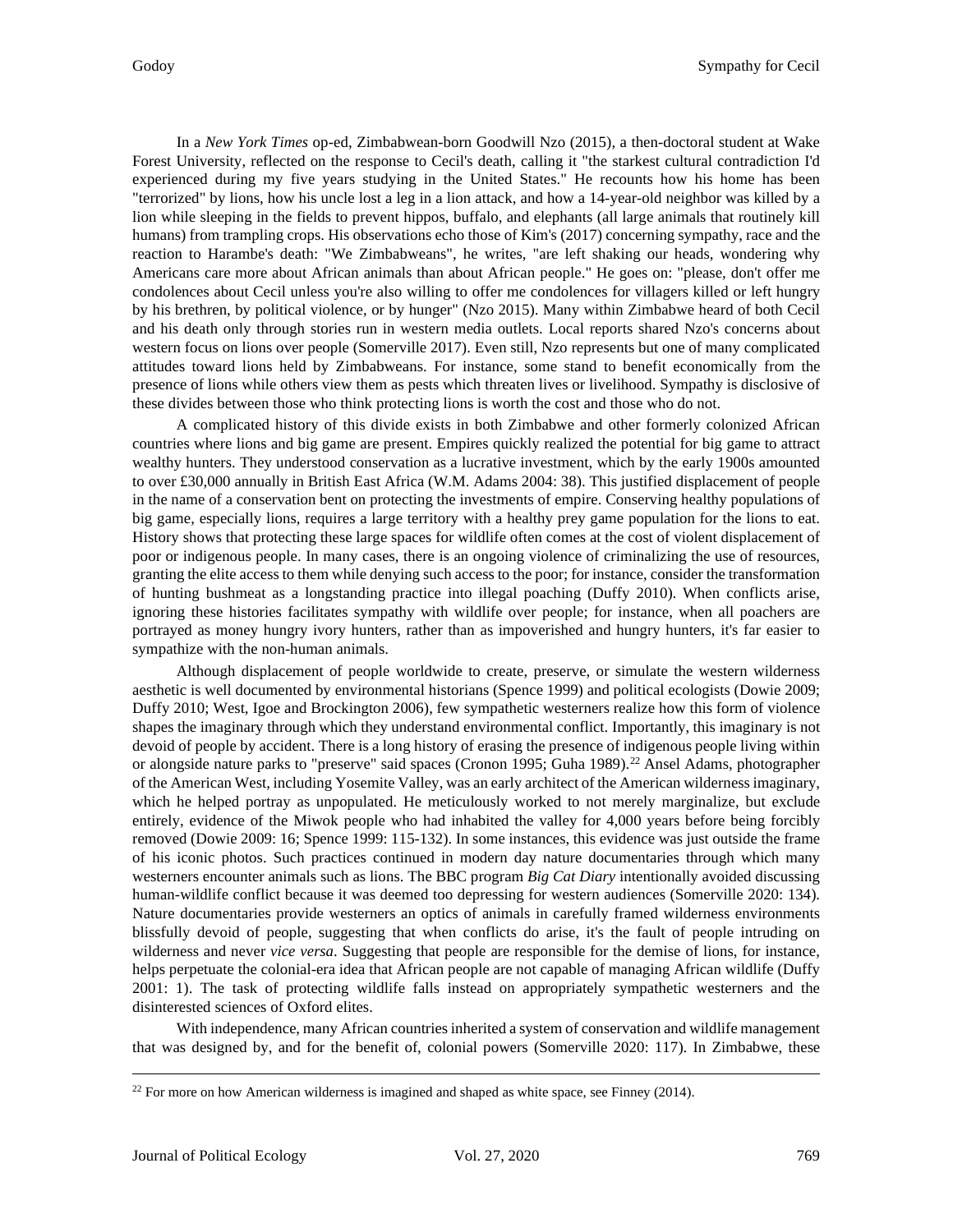powers were simply transferred over to elite groups well-connected to former white settlers (Scoones 2015). In 1975, the Parks and Wildlife Act gave mostly white landowners rights to the game on their property, which allowed them to establish profitable hunting outfits, an industry then worth Z\$10 million (Somerville 2020: 202). Black subsistence farmers were relocated to communal lands which restricted hunting and other activities, directing most benefits from wildlife into the pockets of white elites (Somerville 2020: 202). This began to change with the introduction of CAMPFIRE (Communal Areas Management Program for Indigenous Resources) in 1988, which operated in partnership with rural communities to benefit both people and wildlife. From then until the early 2000s, Zimbabwe had been a model for conservation and sustainable hunting led by local community groups (Vira and Ewing 2014: 49). Up to 90% of the revenue collected went back to local communities (Scoones 2015). The income of some communities studied increased by about 75% between 1989- 95, 90% of which came from sports hunting, with lions being the most popular animals hunted (Somerville 2020: 202). [23](#page-11-0)

But old habits die hard. Much changed at the turn of the century in part because of political fallout from Zimbabwe President Mugabe's post-colonial land reformation – transferring land from former white settlers to black citizens. Both the land reform and international responses to it impaired CAMPFIRE's ability to protect animals while benefiting the broader community. In 2003, U.S. President Bush issued economic sanctions that prohibited Americans from doing business with Mugabe or many of his top officials citing the "antidemocratic" nature of Zimbabwe's land redistribution policies. These sanctions were introduced over the protests of many African leaders who recognized redistribution as an appropriate form of restorative justice (Stout 2003).<sup>24</sup>

Mugabe's land reformation was controversial for many other reasons though. **First**, the income lost as the result of United States-led sanctions encouraged an increase in land seizures by Mugabe and his party associates. While the land reform was promoted as a means of reducing inequality by providing poorer Zimbabweans with land, those with ties to Mugabe's family and close political allies control about 40% of those lands seized from farms and conservancies (Vira and Ewing 2014: 50). For instance, Ndlovu, the owner of the farm on which Cecil was shot, is counted as one such well-connected beneficiary of Mugabe's land policy (Scoones 2015). Those outside of the privileged circle were often relocated to less productive lands, making alternative sources of income – e.g., allowing hunting/poaching – more attractive. Meanwhile, connected elites do not fear sanctions from violating hunting laws, as Ndlovu's actions demonstrate. Land use management is crucial both to understanding Zimbabwe's political history (Duffy 2001: 10), and, importantly, to conserving healthy lion populations. **Second**, the increasing need for the government to secure more funding continued the trend, started in the 1990s, of confiscating the control that local park systems had over their own revenue and resources (Duffy 2001: 26). This was a far-from-insignificant sum of money since tourism, much of which is generated by interest in the parks, is one of the most important sources of revenue for Zimbabwe.[25](#page-11-2) **Finally**, it seriously upset the country's agricultural industry, leading to an increasing need to turn to bushmeat to stave off starvation (Vira and Ewing 2014: 50). This in turn put pressure on predators who would otherwise eat such animals, thereby increasing human-lion conflict. Lions became more likely to attack livestock herds on nearby farms. Poor, small-scale farmers make up most of the people who live alongside nature preserves. Conservation denies them access to resources such as bushmeat in the interest of preserving the tourist money brought in by big game. At the same time, they and their livestock are subjected to the increased threat of lion attacks. They are less capable of affording the protective barriers to stave off such attacks (Somerville 2020: 176). The financial burden posed by lions is far from insignificant. For instance, lion predation on livestock herds caused nearly a 20% drop in annual income in communities studied in Tanzania (Somerville 2020: 146).<sup>[26](#page-11-3)</sup>

In other words, the elite once again monopolize the right to benefit from lions, while distancing themselves from the cost and risks that such animals bring. International sanctions, the collapse of agriculture,

<span id="page-11-0"></span><sup>&</sup>lt;sup>23</sup> Though this and programs like it are not without their problems (Duffy 2001: 89-112; Duffy 2010: 97-99; Somerville 2020: 202).

<span id="page-11-1"></span> $24$  Zimbabwe reached black majority rule for the first time since its independence in 1980, the year Mugabe took power (Stout 2003).

<span id="page-11-2"></span><sup>&</sup>lt;sup>25</sup> In the 1990s, Hwange National Park was bringing in Z\$4 million each year (Duffy 2001: 26).

<span id="page-11-3"></span><sup>&</sup>lt;sup>26</sup> For contrast with predation loss for American farmers, see note 13 above.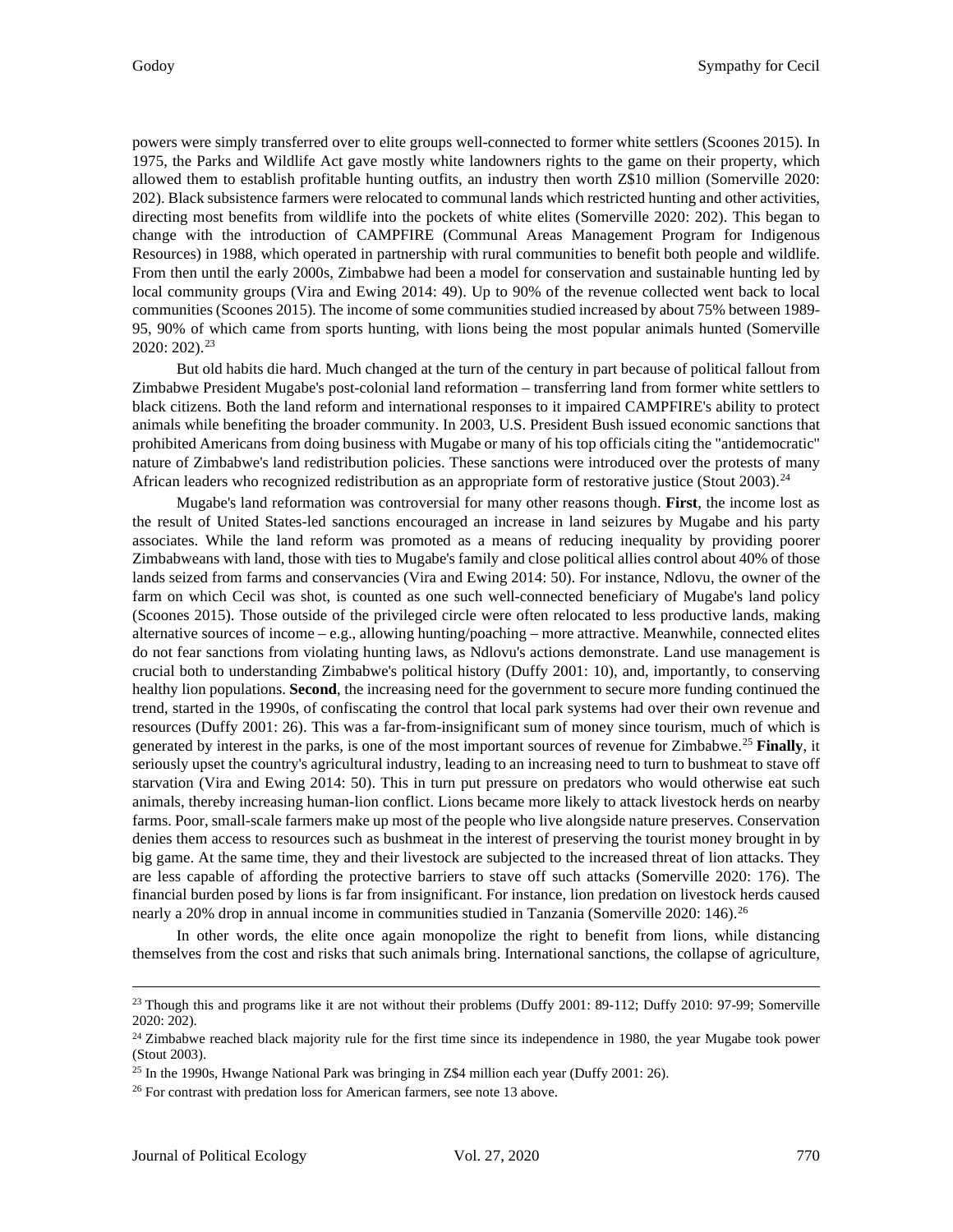and mismanagement of wildlife by newly relocated landowners have all helped increase pressures on lion and other wildlife populations. Politics and history, which are largely ignored when appeals are made to western sympathy, complicate the simple and widely disseminated western belief that careless and selfish people endanger animals. Rather, lions and other wildlife do best when local communities benefit rather than suffer from their presence (Somerville 2020: 186). The uncomfortable fact that WildCRU knows, and which sympathetic westerners may avoid, is that many carefully regulated trophy hunting policies have helped communities.

#### **5. Conclusion: neither lions nor people**

The upshot is that western sympathy does not necessarily protect either lions from trophy hunts, or the vulnerable people who depend upon them from disruptions to their lives or livelihood. The unprecedented outpouring of western sympathy, expressed in financial donations, encouraged Zimbabwe to put an immediate, though temporary (9-day), suspension of hunting in the Hwange region (Somerville 2017: 482). However, the effects of this suspension, and the subsequent discussions of western powers to ban trophy hunting imports, rippled beyond Hwange through communities that rely upon the industry for income (Somerville 2020: 204). Evidence suggests that "if you take away hunting income when there is no alternative then you reduce funding available for conservation while impoverishing further and creating greater grievances among people who have to coexist with lions" (Somerville 2020: 209). Studies show other forms of tourism are not nearly as lucrative as hunting tourism, and, in some regions, the revenue it generates is less likely to be redistributed locally than money generated by hunting (Somerville 2020: 210). Donors moved by Kimmel's tears as he begged viewers to give to WildCRU in order "to have some good come out of this disgusting tragedy" (Jimmy Kimmel Live 2015a) probably expected their money would go to help prevent trophy hunting. The truth is WildCRU is not publicly opposed to trophy hunting (WildCRU 2019). In a report prepared for the U.K. Secretary of State for the Environment, they note that well-managed trophy hunting programs help increase lion populations (MacDonald 2016). Between 1993 and 2014, Namibia and Zimbabwe were the only two African countries that substantially increased their lion populations, and both permit trophy hunting (MacDonald 2016: 2). The report ultimately recommends that British and other governments should allow the import of lion trophies when "the hunting (a) was unlikely to cause detriment to the lion population from which it was taken, and (b) contributes to lion conservation" (MacDonald 2016: 70).

This disparity between donors' concerns and policy highlights the problem with relying on the narrative provided by WildCRU or other environmental elites: conservation groups are powerful entities, capable of mobilizing a great deal of public financial support across the world with little accountability to national or local governments (Duffy 2010: 64). Donors were staunchly against trophy hunting according to WildCRU's own studies, and yet many donated anyway. According to WildCRU, the purpose of their study is both lion conservation and "advancing the well-being of human communities living alongside them" (Macdonald and Jacobsen *et al.* 2016: 2). While evidence clearly indicates the connection between trophy hunting and local livelihood, WildCRU still has the influence to define the terms under which western powers will support or impede the hunting industry. At the same time, wildlife conservation groups are themselves under pressure from an international, multibillion-dollar hunting industry. Loveridge recounts how research permits are quickly revoked from those who push too hard against the monied interests of industry or political officials (Loveridge 2018: 106-107). In any case, conservation groups benefit from the western imaginary and all its misconceptions. Post Cecil, WildCRU spent a lot of effort attempting to understand how the sudden public interest could be sustained, asking what it would take to "transform the Cecil Moment into the Cecil Movement" (MacDonald 2016: xiii; MacDonald and Jacobsen *et al.* 2016: 10).

Lion conservation is no easy task. There are many competing interests and the practice raises serious ethical questions not considered here. A political ecology of sympathy can closely track the beneficiaries of the unprecedented support that Cecil raised. Donors were moved by white, western, male tears when they learned of a perfectly ordinary trophy hunt portrayed as something much more unusual and sinister. Yet there was nothing unusual about Cecil's death – neither with how he was killed nor why. The only thing that was illegal about his death was some missing paperwork – a permit to hunt on Ndlovu's property. Those permits are meant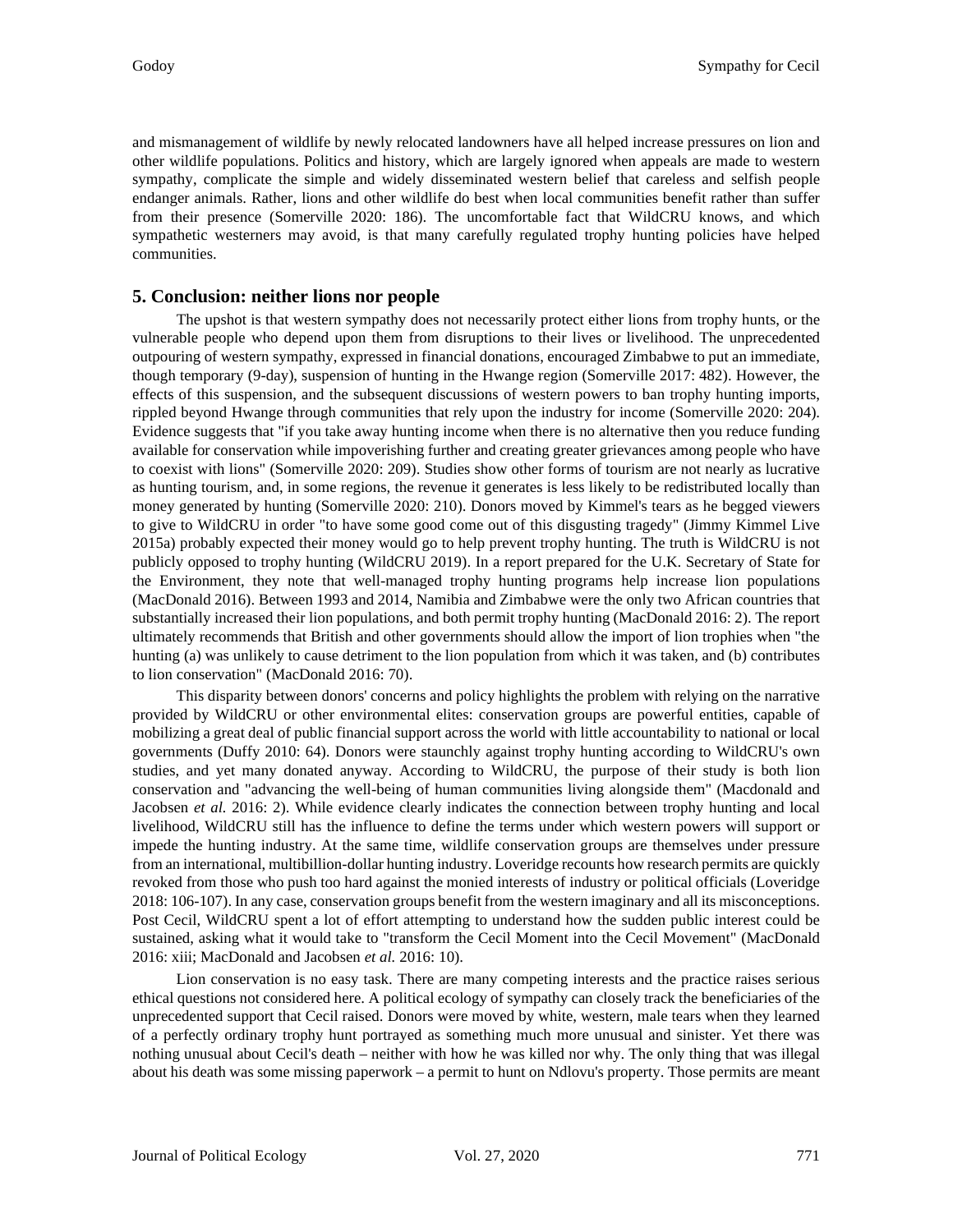to protect the health and integrity of lions as a species, but they are also meant to control who can profit from lions as a resource. These policies sometimes do not account for the costs borne by those coexisting with lions. The narratives that succeeded in having the most resonance with western culture were those that evoked (at times more or less subtly) norms at the intersection of gender, race, animality, and hunting. At the same time, these narratives remained mostly ignorant of the colonial histories and current political struggles of those who coexist with lions. Ecofeminism offers theoretical insight into the western imaginary that activates western sympathy to power global conservation. Political ecology can help trace who has interests in maintaining those power relations while identifying their effects on local people.

Elites have always used their power to designate wildlife a resource that they alone have a right to exploit, a right often grounded in their presumed moral integrity to exploit sustainably. While this is true of the current situation in Zimbabwe, the same attitude is also reflected in the collective turn to the Oxford elites. Once again, western sympathy for Zimbabwean wildlife is presumed to be in the interest of the "global environmental good" (Duffy 2001: 1). In this sense, the history of western-style conservation is linked to colonialism. Mitchell (2017) notes that "Western children are more likely to recognize megafauna from other continents than plants endemic to the lands where they live." Americans who are often unaware of how many species are under threat of extinction in their own territories, let alone the immense costs associated with protecting them (Kahn 2018), will donate to save species in other parts of the world, all while blissfully unaware of their own contribution to the major drivers of extinction rooted in global capitalism (Dawson 2016). Sympathy for Cecil signals that lions are under the ward of the west. They are off limits unless the price is right. Misguided sympathy, translated into funding for international NGOs, can adversely affect the lives of the people who live near lion preserves. Western donors are not mobilized by anger alone. Background assumptions and environmental imaginaries activate and amplify that anger. I have suggested how gender, race, and colonialism influence this imaginary to facilitate anger. I am not suggesting that hunting lions for trophy is morally permissible – that Cecil's death was not reprehensible – nor am I suggesting that all those who live near lion territories will feel the same way about trophy hunting. Finally, I am also not suggesting that WildCRU has been intentionally disingenuous in their mission, or that their policies have not increased lion populations while benefiting people. Rather, my aim here has been to trace out the power relations disclosed by an examination of the sympathy expressed for Cecil. An analysis drawing from ecofeminism and political ecology of sympathy can help demarcate the wider justice implications of this well-intentioned response and help to realign it.

#### **References**

Adams, C.J. 2000. *The sexual politics of meat: a feminist-vegetarian critical theory*. New York: Continuum.

- Adams, W.M. 2004. *Against extinction: the story of conservation*. London: Earthscan.
- Bauer, H., F. Gebresenbet, M. Kiki, L. Simpson, and C. Sillero-Zubiri. 2019. [Race and gender bias in the](https://doi.org/10.3389/fevo.2019.00024)  [research community on African lions.](https://doi.org/10.3389/fevo.2019.00024) *Frontiers in Ecology and Evolution* 7(24): 1–4.
- Boone and Crockett Club (n.d.). Website. [https://www.boone-crockett.org.](https://www.boone-crockett.org/) [accessed May 23, 2018]
- Cooper, D.E. 2015. Animals, attitudes and moral theories. In Kidd, I.J. and L. McKinnell (eds.). *Science and the self: animals, evolution, and ethics: essays in honour of Mary Midgley*. New York: Routledge. Pp. 19–30.
- Craven, J. and K. Bellware. 2015. [We weep for African lions. But what about black lives?](https://www.huffpost.com/entry/cecil-black-lives_n_55b9482ce4b095423d0dc4d5) *HuffPost*, July 30. [accessed June 27, 2019]
- Cronon, W. 1995. The trouble with wilderness; or, getting back to the wrong nature. In Cronon, W. (ed.). *Uncommon ground: rethinking the human place in nature*. New York: Norton & Co. Pp. 69–90.
- Cummings, W. 2015. Airlines ban hunters' big-game 'trophies' [after uproar over Cecil the Lion.](https://www.usatoday.com/story/travel/flights/todayinthesky/2015/08/03/american-airlines-animal-trophy-ban/31090331/) *USA Today*, August 3. [accessed June 27, 2019]
- Curtin, D. 2005. *Environmental ethics for a postcolonial world*. Lanham, MD: Rowman & Littlefield.
- Davion, V. 2007. Caring for nature: an ecofeminist's view of Rolston on eating, hunting, and genetics. In Preston, C.J. and W. Ouderkirk (eds.). N*ature, value, duty: life on earth with Holmes Rolston, III*. Dordrecht: Springer. Pp. 167–181[. excerpt](https://doi.org/10.1007/1-4020-4878-5_10)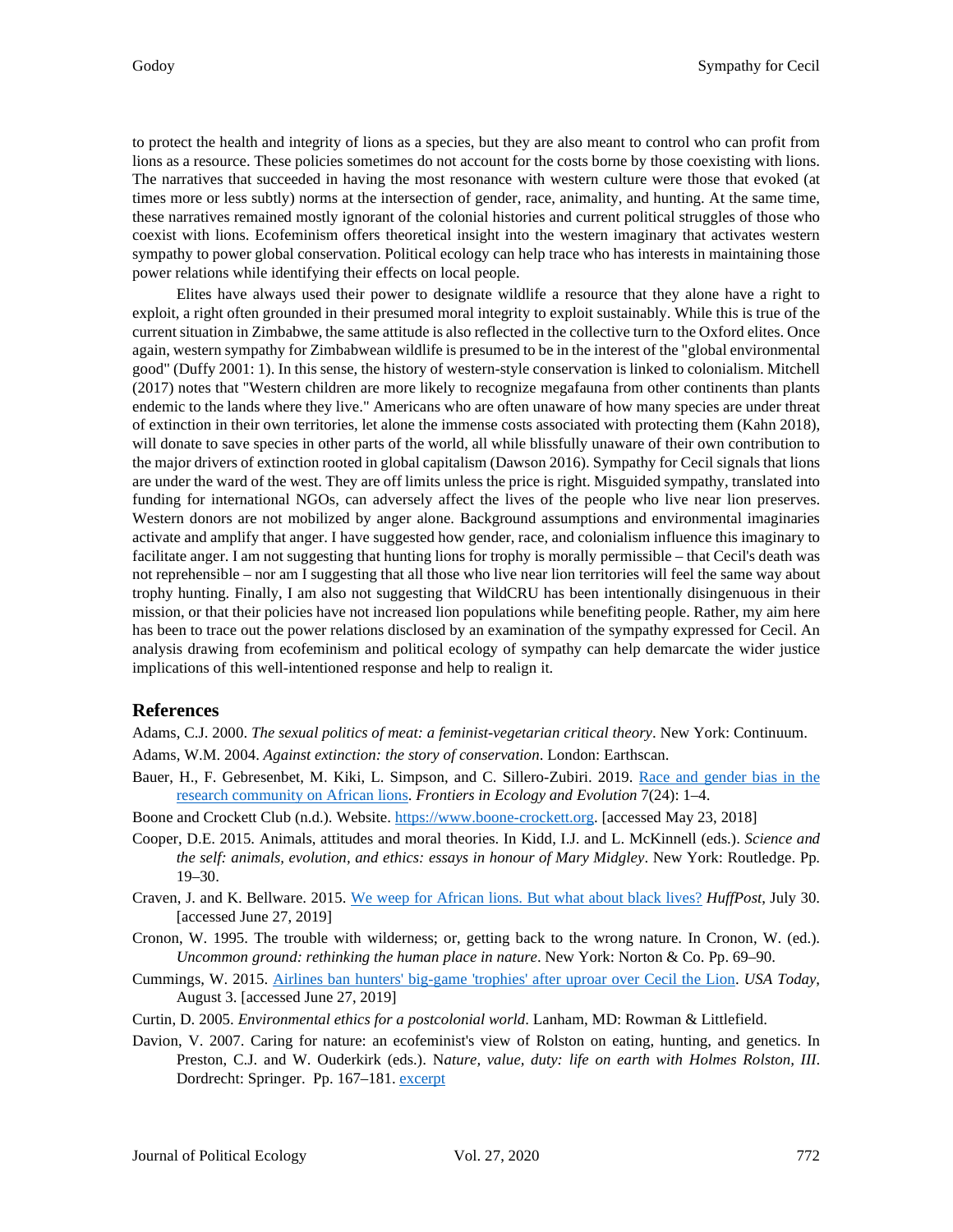Dawson, A. 2016. *Extinction: a radical history*. New York: OR Books.

- Dowie, M. 2009. *Conservation refugees: the hundred-year conflict between global conservation and native peoples*. Cambridge, MA: MIT Press.
- Duffy, R. 2001. *Killing for conservation: wildlife policy in Zimbabwe*. Bloomington, IN: Indiana University Press.
- Duffy, R. 2010. *Nature crime: how we're getting conservation wrong*. New Haven, CT: Yale University Press.
- Finney. C. 2014. *Black faces, white spaces: reimagining the relationship of African Americans to the great outdoors*. Chapel Hill: University of North Carolina Press.
- Frank, L.G., R. Woodroffe and M. Ogada. 2005. People and predators in Laikipia District, Kenya. In Woodroffe, R., S. Thirgood, and A. Rabinowitz (eds.). *People and wildlife: conflict or coexistence*? Cambridge: Cambridge University Press. Pp. 286–304.
- Guha, R. 1989. Radical American environmentalism and wilderness preservation: a third world critique. *Environmental Ethics* 11(1): 71–83.
- Hatkoff, C., J. Hatkoff and I. Hatkoff. 2016. *Cecil's pride: the true story of a lion king*. New York: Scholastic Press.
- Jenkins, N. 2015[. Who is really responsible for the killing of Zim's wildlife?](https://www.thestandard.co.zw/2015/08/03/who-is-really-responsible-for-the-killing-of-zims-wildlife/) *The Standard*, August 3. [accessed June 27, 2019]
- Jimmy Kimmel Live. 2015a. Television broadcast. Episode 98, July 28. American Broadcast Company.
- Jimmy Kimmel Live. 2015b[. Jimmy Kimmel helps raise \\$150,000 after Cecil the Lion monologue.](https://abc.go.com/shows/jimmy-kimmel-live/news/editors-picks/jimmy-gets-choked-up-about-cecil-the-lion-20150729) ABC. July 30. [accessed July 23, 2019]
- Kahn, J. 2018. Should some species be allowed to die out? *New York Times*, March 13. [https://www.nytimes.com/2018/03/13/magazine/should-some-species-be-allowed-to-die-out.html.](https://www.nytimes.com/2018/03/13/magazine/should-some-species-be-allowed-to-die-out.html) [accessed July 9, 2019]
- Kalof, L., A. Fitzgerald and L. Baralt. 2004. Animals, women, and weapons: blurred sexual boundaries in the discourse of sport hunting. *Society and Animals* 12(3): 237–251.
- Kheel, M. 2008. *Nature ethics: an ecofeminist perspective*. Lanham, MD: Rowman & Littlefield.
- Kim, C.J. 2017. [Murder and mattering in Harambe's house.](https://journals.lub.lu.se/pa/article/view/16274) *Politics and Animals* 3: 1–15.
- Kim, C.J. *Dangerous crossings: race, species, and nature in a multicultural age*. Cambridge: Cambridge University Press.
- Kings, A.E. 2017. Intersectionality and the changing face of ecofeminism. *Ethics and the Environment* 22(1): 63–87.
- Lester, M. 2015. Timeline of Tamir Rice case. *New York Times*, December 28. <https://www.nytimes.com/2015/12/29/us/tamir-rice-police-shootiing-cleveland.html> [accessed July 23, 2019]
- Löe, J., and E. Röskaft. 2004. Large carnivores and human safety: a review. *AMBIO: A Journal of the Human Environment* 33(6): 283–288.
- Loveridge, A. 2018. *Lion hearted: the life and death of Cecil and the future of Africa's iconic cats*. New York, NY: Regan Arts.
- Macdonald, D.W. 2016. Report on lion conservation with particular respect to the issue of trophy hunting. [Report.](https://www.wildcru.org/wp-content/uploads/2016/12/Report_on_lion_conservation.pdf) Oxford: WildCRU.
- Macdonald, D.W., K.S. Jacobsen, D. Burnham, P.J. Johnson and A.J. Loveridge. 2016. Cecil: a [moment or a](https://doi.org/10.3390/ani6050026)  [movement? Analysis of media coverage of the death of a lion,](https://doi.org/10.3390/ani6050026) *panthera leo*. *Animals* 6(5): 26.
- Macdonald, D.W., P.J. Johnson, A.J. Loveridge, D. Burnham and A.J. Dickman. 2016. [Conservation or the](https://doi.org/10.1111/conl.12254)  [moral high ground: siding with Bentham or Kant.](https://doi.org/10.1111/conl.12254) *Conservation Letters* 9(4): 307–8.
- Mallory, C. 2018. What's in a name? In defense of ecofeminism (not ecological feminisms, feminist ecology, or gender and the environment): or 'why ecofeminism need not be ecofeminine—but so what if it is?' *Ethics and the Environment* 23(2): 11–35.